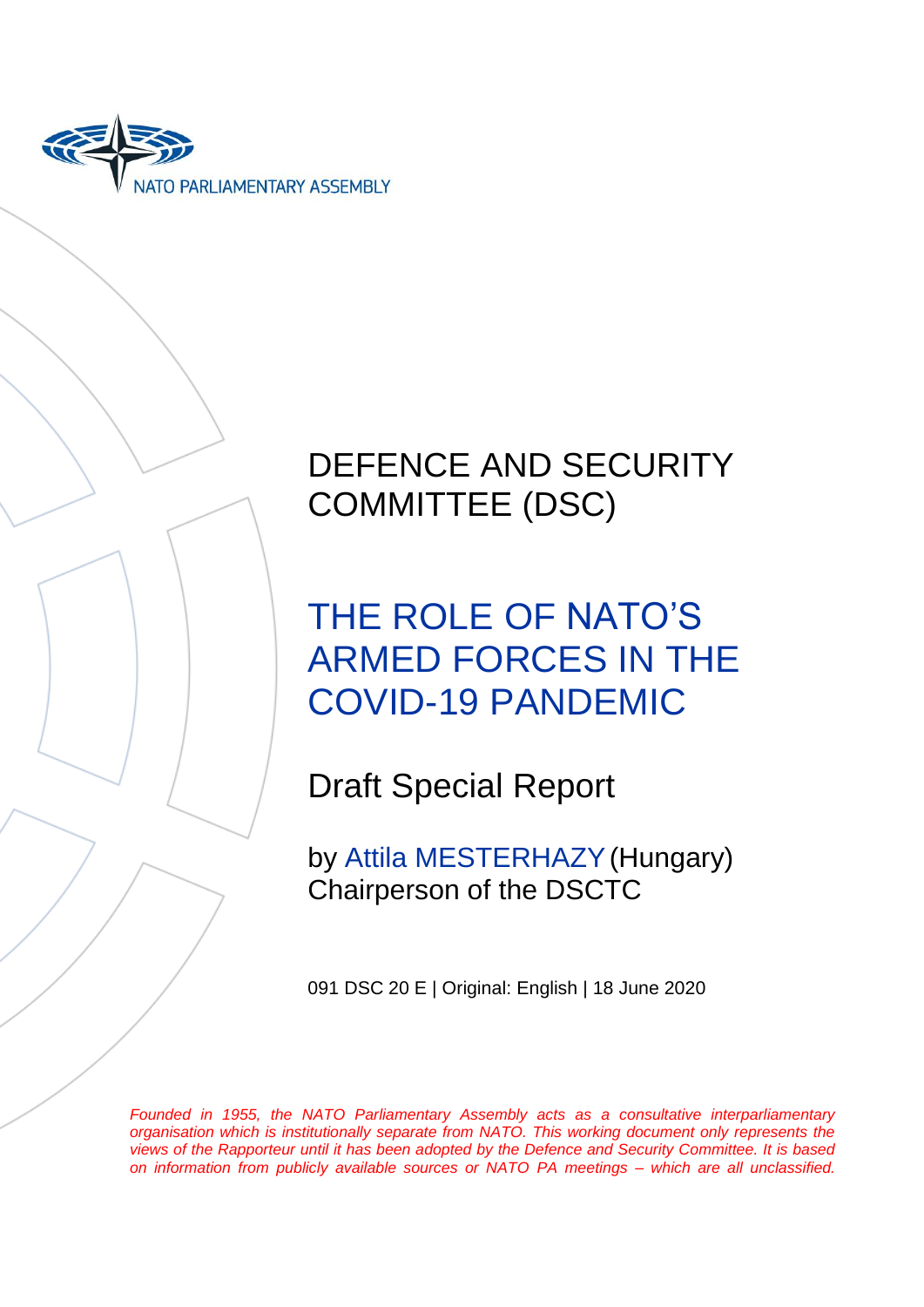# TABLE OF CONTENTS

| I.    | <b>INTRODUCTION</b>                                                                                                                                                                                                                                                                                                                                                                                                                        | 1                                                                                       |
|-------|--------------------------------------------------------------------------------------------------------------------------------------------------------------------------------------------------------------------------------------------------------------------------------------------------------------------------------------------------------------------------------------------------------------------------------------------|-----------------------------------------------------------------------------------------|
| П.    | <b>COVID-19 BACKGROUND</b>                                                                                                                                                                                                                                                                                                                                                                                                                 | $\mathbf{1}$                                                                            |
| III.  | MILITARY READINESS AND CRISIS RESPONSE                                                                                                                                                                                                                                                                                                                                                                                                     | $\overline{2}$                                                                          |
| IV.   | ALLIED RESPONSE TO THE COVID-19 PANDEMIC<br>MEASURES TAKEN TO FACILITATE EFFECTIVE CRISIS RESPONSE TO THE<br>Α.<br><b>COVID-19 PANDEMIC</b><br>LOGISTICS AND END-TO-END COORDINATION<br><b>B.</b><br>C.<br>STRATEGIC AIRLIFT AND RAPID MOBILITY<br>MISSION CRITICAL INTER-ALLIED SOLIDARITY<br>D.<br>Ε.<br>CRITICAL EADRCC SUPPORT TO PARTNERS<br>F.<br>PREPARING FOR THE SECOND WAVE<br>CHINA AND RUSSIA - COVID MILITARY DIPLOMACY<br>G. | 3<br>3<br>3<br>$\overline{4}$<br>$\begin{array}{c} 5 \\ 6 \end{array}$<br>$\frac{6}{7}$ |
| V.    | FORCE READINESS: IMPACT ON OPERATIONS AND MISSIONS                                                                                                                                                                                                                                                                                                                                                                                         | 8                                                                                       |
| VI.   | INTERNATIONAL COOPERATION - NATO-EU<br><b>MILITARY MOBILITY</b><br>Α.<br>10<br><b>COUNTERING DISINFORMATION - RUSSIAN AND CHINESE CAMPAIGNS</b><br>В.                                                                                                                                                                                                                                                                                      | $\overline{9}$<br>9                                                                     |
| VII.  | 12<br>MAINTAINING FOCUS ON LONG-TERM RESILIENCE AND BURDEN SHARING<br>13<br>BURDEN SHARING AND THE CORONAVIRUS/POST-CORONAVIRUS ERA<br>А.<br>INTERNATIONAL DEFENCE AND SECURITY CHALLENGES CONTINUE<br>В.<br>14<br><b>DESPITE THE PANDEMIC</b>                                                                                                                                                                                             |                                                                                         |
| VIII. | 14<br>INTERIM CONCLUSIONS FOR NATO PARLIAMENTARIANS                                                                                                                                                                                                                                                                                                                                                                                        |                                                                                         |
|       | 17<br><b>BIBLIOGRAPHY</b>                                                                                                                                                                                                                                                                                                                                                                                                                  |                                                                                         |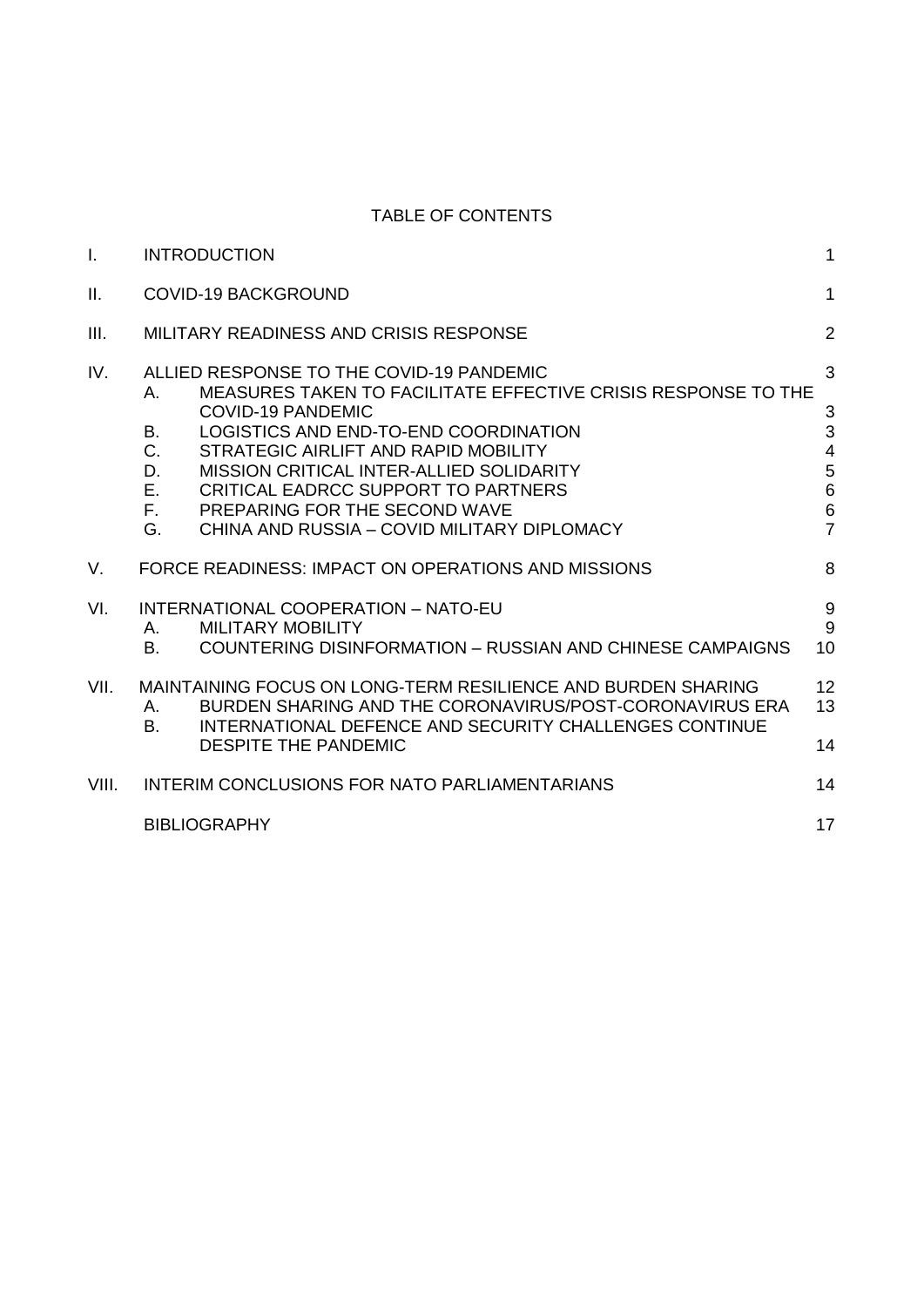# <span id="page-2-0"></span>**I. INTRODUCTION**

1. The Alliance reacted swiftly and effectively to do its part to mitigate the impact of the spreading coronavirus early in 2020. It continues to contribute to the fight that will lead to its ultimate defeat. To date, NATO has coordinated well over 350 missions to transport medical personnel and supplies, construct field hospitals, and furnish tens of thousands of treatment beds. Demonstrating their essential role in crisis response, Allied military forces are helping to save lives and stem the spread and impact of the deadliest pandemic in a century.

2. Over the past months the Alliance has been taking stock of valuable lessons learned in an effort to manage not only a potential second wave of the virus across Allied and partner populations, but also to increase broader Allied readiness to counter future pandemics. Success will require a whole of Alliance effort, wherein Allies must do their part to increase their own resilience, as well as that of partners. Cooperative efforts with other international institutions are also proving essential to help mitigate the devastating and widespread impact of the pandemic.

3. NATO's COVID-19 pandemic crisis response effort, however, is not detracting from the Alliance's ability to deliver credible and effective deterrence. NATO forces remain ready. Critical missions and operations are fully manned and focused on their objectives. As NATO Secretary General Jens Stoltenberg said succinctly: "Security challenges have not diminished because of COVID-19;" as such, maintaining force readiness has been a key priority.

4. Despite the broad-based goodwill of the billions of people working together as NATO Allies and partners to find solutions to such global health problems, the COVID-19 pandemic is unfortunately being manipulated to serve the narrow strategic political goals of both Russia and China. Both states are behind concerted efforts to reshape the narrative about the COVID-19 pandemic – Russia to undermine perceptions of Alliance effectiveness at crisis response; China to shift the narrative away from the country being considered the origin of the global pandemic to the nation capable of managing global needs in times of crisis. Both Russia and China are using today's diverse and superabundant communication platforms to spread willful disinformation and lend credibility to circulating misinformation.

5. NATO is taking the steps necessary to counter Russia's dangerous and divisive disinformation campaigns and China's insidious attempt to alter the narrative on the virus's origins and spread. NATO is also working to bolster internal resilience among Allies not only to help demonstrate the effectiveness and solidarity of democratic systems in times of crisis, but also to be prepared for a potential second wave of infection, as well as other potential crises over the horizon. Throughout it all, NATO is maintaining its focus on maintaining a credible, capable, and effective defence posture, no matter what sudden shocks may occur to the international system.

# <span id="page-2-1"></span>**II. COVID-19 BACKGROUND**

 $\frac{1}{1}$ 

6. Today's COVID-19<sup>1</sup> pandemic originated in China in 2019. Local government officials in the city of Wuhan in Hubei Province first reported hospitals treating dozens of patients for a rare form pneumonia with an unknown cause on 31 December 2019 (Hernandez and Ramzy, 2020).

7. While the majority of cases exhibit mild symptoms, some progress to acute respiratory distress syndrome (ARDS), which can precipitate, among other potentially fatal illnesses, multi-

The coronavirus disease 2019 (COVID-19) is caused when an individual is infected by severe acute respiratory syndrome coronavirus 2 (SARS-CoV-2).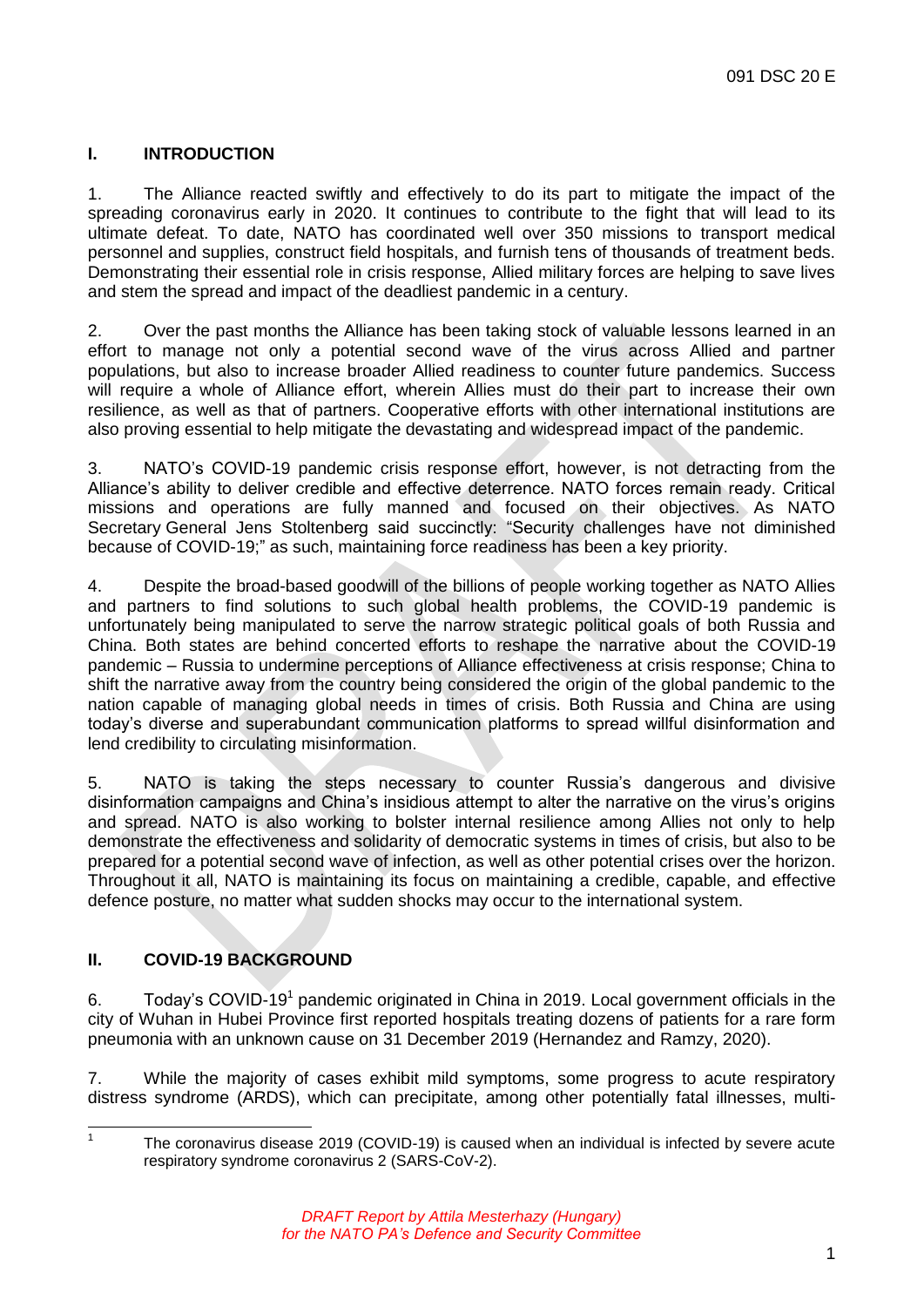organ failure and septic shock, resulting in death. There are currently no vaccines or antiviral treatments available for COVID-19. At the time of drafting, the number of diagnosed and reported cases worldwide was over 7 million, with the actual number likely much higher, and the number of deaths close to 400,000 – the numbers will certainly keep rising for the short to medium-term.

8. While the exact epidemiology of the disease continues to be understood, it is clear the COVID-19 pandemic is having a seismic impact at all levels across the globe. Efforts to contain the virus have triggered nationwide lockdowns, elicited unprecedented economic upheaval, and spawned dangerous disinformation campaigns. Despite often draconian policies, [global infections](https://www.washingtonpost.com/graphics/2020/world/mapping-spread-new-coronavirus/?itid=lk_inline_manual_3) continue to rise.

#### <span id="page-3-0"></span>**III. MILITARY READINESS AND CRISIS RESPONSE**

9. As the COVID-19 pandemic turned into a global crisis situation, military forces around the world were among the first to respond. This is not surprising given the knack militaries have for executing large-scale logistical operations on command. Military training fine tunes command and control of lots of personnel and machinery that needs to interoperate, move quickly, and focus on achieving an assigned objective. Militaries train to operate in less than ideal conditions, making their forces flexible and innovative. Due to their experience in war and crisis response, military forces are also often repositories of critical medical supplies. All of these skills make militaries an ideal national resource to call upon in times of crisis.

10. Most nations across the globe have looked to their national militaries to assist civilian efforts to manage the COVID-19 crisis in some form or other. The range of tasks militaries are being asked to perform is wide – from assistance with law and order during lockdown and closed borders to widespread disinfection efforts, as well as even guaranteeing food and water supply in some cases. By far the most common use of military forces during the COVID-19 crisis has been to assist with crisis response logistics – from moving large amount of critical medical supplies and personnel to medical triage efforts, such as the rapid construction of field hospitals, treatment bed provision, and patient offloading. Militaries are now key support to civilian healthcare efforts, as well as goodwill ambassadors of the state to provide social welfare and humanitarian assistance.

11. Military ingenuity is already being tapped across the globe as states look to their armed forces to invent and produce new forms of Personal Protective Equipment (PPE), new diagnostic means to identify the presence and spread of disease, as well as improve existing treatment mechanisms. Military planners are also being asked to help with local and national planning to ensure efficient supply chains to manage the flow of medical equipment and personnel, as well as patients.

12. Efforts by the Italian, Spanish, French, German, and US military are representative of common shared military tasks to help with national response to the COVID-19 pandemic. The Italian and Spanish armed forces have been assisting with a similar range of tasks – emergency transport of supplies and personnel, EU repatriation efforts, public space disinfection, lockdown enforcement, border control and food and water distribution (De Cuia, 2020; Infodefensa, 2020). France has launched *Opération Résilience* to enable air, land, and sea forces to assist with the full range of civilian response efforts to the pandemic not only in Metropolitan France, but also out in French territories and dependencies across the globe from the Caribbean to the Pacific *(Ministère des armées*, 2020). Germany has deployed 15,000 soldiers to protect critical infrastructure, distribute medical supplies, establish medical hospitals; it has also flown critically ill patients in France and Italy to hospitals in Germany for treatment (Schmidt, 2020; Braw, 2020). The United States has deployed the National Guard in California, New York and Washington to deal with COVID-fighting supply logistics, as well as moved two naval medical ships to New York City and Los Angeles to offload pressure on local hospitals (Economist, 23 March 2020; Paris, 2020).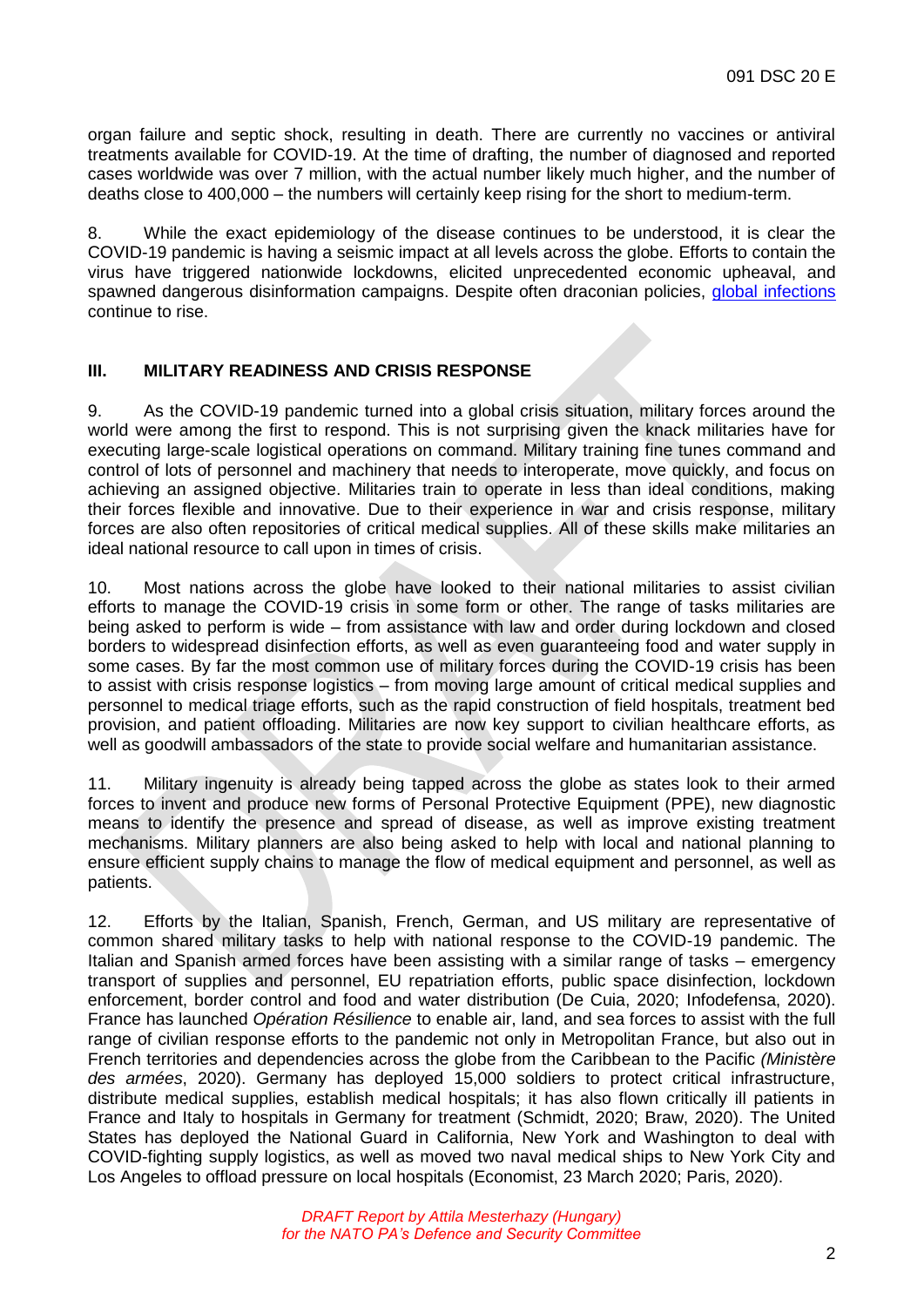13. NATO has a long history of responding to crisis; both natural and manmade, from relatively small to large-scale. As a result, the Alliance was quick to assess the need for a coordinated use of Allied forces' knowhow for large-scale, rapid mobilisation and movement of personnel and equipment. Ready to the task at hand, a significant number of Allied forces responded to the needs of other Allies and partners quickly.

# <span id="page-4-1"></span><span id="page-4-0"></span>**IV. ALLIED RESPONSE TO THE COVID-19 PANDEMIC**

#### **A. MEASURES TAKEN TO FACILITATE EFFECTIVE CRISIS RESPONSE TO THE COVID-19 PANDEMIC**

14. As the coronavirus evolved into a global pandemic, governments focused on taking measures to allow for their civilian health sectors to treat the more severe cases of infection and to protect as much of their populations from contracting COVID-19 as possible. A principal initial concern was the potential for overloaded and under resourced hospitals among those Allies hardest hit by the virus. All Allies and partners were forced to quickly assess their available stocks of a range of key lifesaving equipment from ventilators for those patients faced with ARDS to the personal protective equipment needed for health professionals. It was clear that demand for resources and equipment would fluctuate across Allies as the virus took hold in scattered regions. As a result, Allies quickly came together to find a way to make sure the supply of urgently needed equipment would be where it was needed as fast and efficiently as possible.

15. As such, NATO professionals activated several key tools already available to Allies that would be applied to a large-scale crisis response. These tools deal with enabling more efficient logistics and end-to-end supply chain coordination, strategic airlift and rapid air mobility for ensuring the ability to move the quantity of supplies and personnel on time when needed, and command and control for the entire Alliance's military effort to support Allied and partner efforts during the crisis response.

# **B. LOGISTICS AND END-TO-END COORDINATION**

<span id="page-4-2"></span>16. In terms of logistics and coordination the EURO-Atlantic Disaster Response Coordination Centre (EADRCC) and the NATO Support and Procurement Agency (NSPA) are essential tools available to the Alliance that are both well-honed over decades of crisis response experience.

17. The EADRCC is the Alliance's principal civil emergency response mechanism. It has a long track record of managing natural and manmade disasters and has become a key instrument coordinating relief effort between Allies and partners for over the past two decades.<sup>2</sup> The EADRCC serves as a clearing house for coordinating *requests for* and *offers of* international assistance

 $\frac{1}{2}$ The EADRCC was established in 1998 by the Euro-Atlantic Partnership Council (EAPC) as a tool for cooperative outreach between Allies and partners on civil emergency planning, as well as for international disaster relief. The EADRCC played a key role in the coordination of humanitarian assistance to refugees of the Kosovo war. Over the last decades, the center has responded to many requests for assistance from both Allies and partners for assistance with natural disaster relief as well as the mitigation of the consequences of CBRN incidents (including terrorist attacks). The EADRCC's mandate allows for the Centre to respond to requests from all areas where the Alliance is involved militarily. In addition, countries of the Mediterranean Dialogue, Istanbul Cooperative Initiative, and partners across the globe have all been given access to the Centre. The EADRCC works closely with the United Nations Office for the Coordination of Humanitarian Affairs, which is the lead coordinator for any international disaster relief operation. For more information, see: [https://www.nato.int/cps/en/natohq/topics\\_52057.htm.](https://www.nato.int/cps/en/natohq/topics_52057.htm)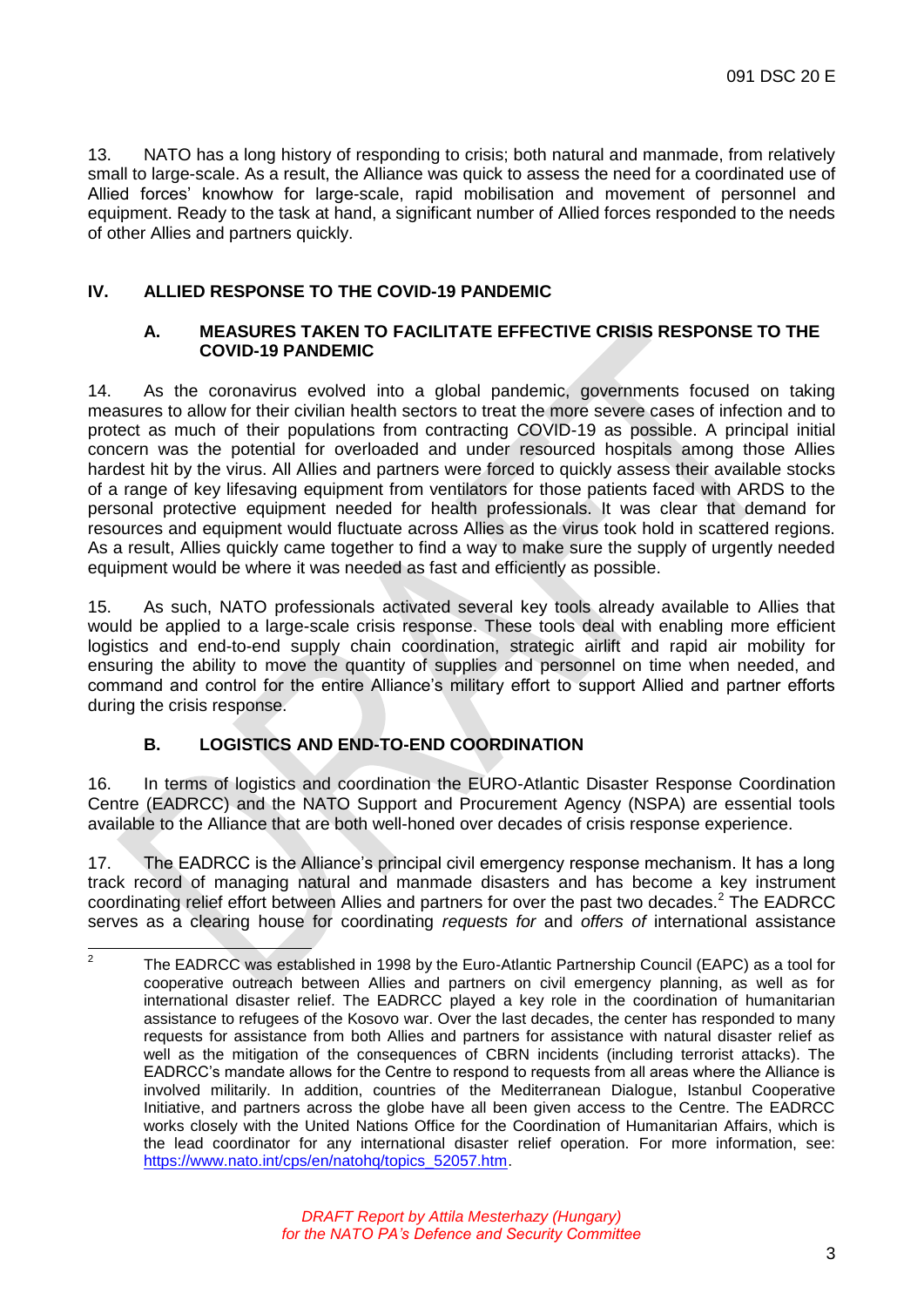across a range of challenging tasks from natural and manmade disasters to crises to Article 5 response. The NSPA $3$  also plays and important role in the Alliance's immediate response. As NATO's life cycle management, acquisition and service provider, the NSPA is capable of making large purchases, stockpiling, and dealing with the logistics and organisation involved in the transport of key supplies.

## **C. STRATEGIC AIRLIFT AND RAPID MOBILITY**

<span id="page-5-0"></span>18. To assist with transportation efficiency, the Alliance has also activated several mission critical tools – the **Strategic Airlift Capability (SAC)**, the **Strategic Airlift International Solution (SALIS)**, and the **Rapid Air Mobility initiative**.

- Via the **SAC** programme 10 NATO Allies and two partner countries jointly own and operate three C-17 Globemaster heavy cargo aircraft.<sup>4</sup> Nations participating in the programme share costs and, as a result, flying hours of the aircraft, which are principally operated out of Pápa Air base in Hungary.
- The **SALIS** programme provides a multinational consortium of participants<sup>5</sup> access to five Antonov AN-124-100 cargo transport aircraft. Use of the SALIS programme is coordinated on a day-to-day basis by the Strategic Airlift Coordination Cell co-located at the **Movement Coordination Centre Europe (MCCE)<sup>6</sup>** based in Eindhoven, the Netherlands.
- The **Rapid Air Mobility** process was put in place in 2018 to support the NATO's focus on increased force readiness. Any aircraft designated by SHAPE as necessary for crisis deployment is given a special call sign ("OAN") that allows for expedited flight planning and air space handling. The North Atlantic Council activated the Rapid Air Mobility initiative on 31 March 2020 for the first time to support Allied military aircraft carrying supplies and personnel critical to the fight against COVID-19.

19. Since the outbreak of the pandemic, the EADRCC has been working 24/7 to connect those countries requesting support with those able to provide it. The EADRCC network, supported by the Alliance's unique strategic airlift capabilities and the MCCE, made an immediate impact early in the crisis – coordinating requests from UN OCHA and 15 NATO and partner countries and counting (NATO, 25 May 2020). To date, the logistics support of the NSPA has permitted 12 Allies the necessary economies of scale to acquire large quantities of relief supplies. The agency is also taking the lead on innovative approaches to Allied response to the COVID-19 crisis, such as assistance with the production and donation of 3D printed medical supplies (NATO, 25 May 2020). All Allies are stepping up to do what they can to help those nations at their critical moments of need – and their ability to help one another is being facilitated by their armed forces.

<sup>-&</sup>lt;br>3 For more information on the NSPA, go to<https://www.nspa.nato.int/en/index.htm>.

<sup>4</sup> The ten Allies participating in the SAC programme are Bulgaria, Estonia, Hungary, Lithuania, The Netherlands, Norway, Poland, Romania, Slovenia, and the United States. Finland and Sweden are the two partner nations.

<sup>5</sup> The consortium consists of nine NATO Allies: Belgium, the Czech Republic, France, Germany, Hungary, Norway, Poland, Slovakia, and Slovenia.

<sup>6</sup> The MCCE coordinates the efficient use of airlift, sealift, and land movement assets of armed forces to permit for coordinated, efficient, and non-duplicated use of military forces. The Centre works with both NATO Allies and the EU.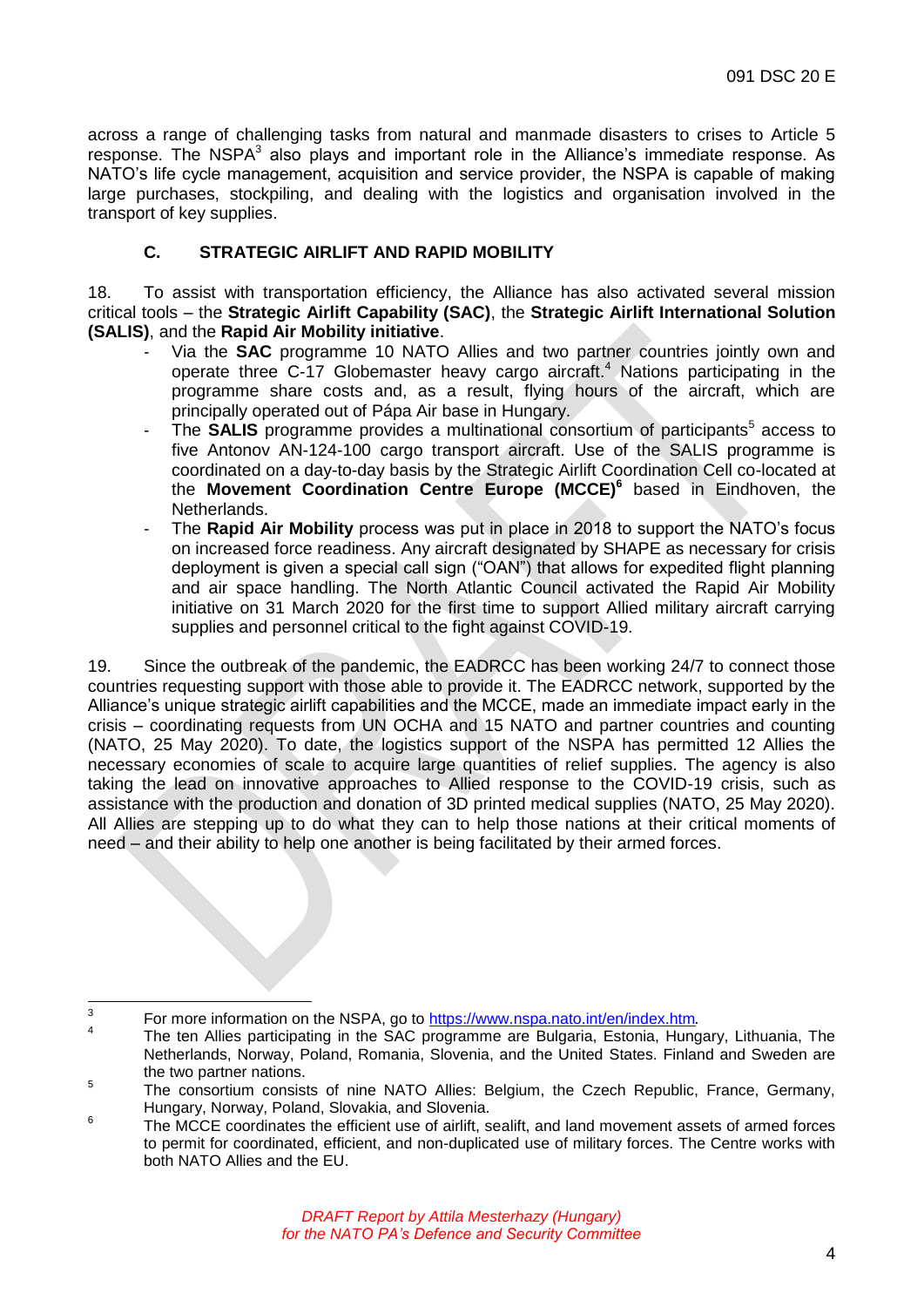# **D. MISSION CRITICAL INTER-ALLIED SOLIDARITY<sup>7</sup>**

<span id="page-6-0"></span>20. After an extraordinary meeting of NATO Foreign Ministers<sup>8</sup> on 2 April to review the Alliance's response to the COVID-19 crisis, NATO's Supreme Allied Commander Europe (SACEUR), General Tod D, Wolters, was tasked to coordinate military efforts to ensure an effective and efficient response. General Wolters delivered his initial progress report at an extraordinary meeting of NATO defence ministers on 15 April 2020: The combination of NATO's crisis response tools, particularly NATO's strategic airlift capabilities, were reported to be moving "hundreds of tons of urgently needed equipment […] quickly and efficiently" (NATO, 15 April 2020(a)). The Secretary General's remarks at the press conference following the meeting made clear the degree to which the Alliance had proven its crisis response *bona fides*: Allied military forces had already flown over 100 missions supporting the provision of medical personnel and supplies to Allies and partners; including over 25 field hospitals, 25,000 treatment beds, and 4,000 military medical personnel to support civilian efforts (NATO, 15 April 2020(b)). By the end of May, these had essentially quadrupled – to 350 missions, 100 field hospitals, and other assistance measures (NATO, 25 May 2020).

21. The use of military capabilities and logistics has delivered critical assistance to the well over one billion people of Allied and partner nations in need. It has saved lives and dampened the spread of the virus. In parallel, Allied forces have seen to the seamless continuity of essential defence and security missions and tasks. The following are some examples of the assistance delivered by military forces since the beginning of the pandemic.

22. **Turkey** fielded early requests for assistance in the Western Balkans, a region that has been particularly hard hit by the pandemic: North Macedonia, Montenegro, and Bosnia and Herzegovina were among the first to receive Turkish supplies of PPE and test kits. In a clear demonstration of solidarity with their new Ally, many other Allies also moved quickly to help North Macedonia: **Hungary** and **Slovenia** donated PPE; in addition to direct financial aid, Norway donated a field hospital permitting Skopje to double the amount of beds available for infectious disease reaction; and, the **United States** government provided an emergency assistance fund of \$1.1 million.

23. **Estonia**, the **Czech Republic**, **Lithuania**, **Luxembourg**, **Norway**, **Slovakia**, and Turkey all responded quickly to the EADRCC requests from both Italy and Spain for PPE and other kinds of supplies needed to fight the spread of COVID-19 when those countries were especially hard hit. **The Netherlands**, Turkey, and the United States have been essential contributors to the Montenegrin government's fight against the spread of the virus as well.

24. The Turkish Air Force sent two A-400M military transport aircraft to the United States over several days in late April to deliver essential medical supplies to the United States. **Poland** also sent a medical mission to the United States from Warsaw's Military Institute of Medicine to work with hospitals in Chicago to assist with the fight against COVID-19, and to exchange lessons learned and best practices. The same institute had previously worked with Italian doctors in Lombardy, and with Slovenian doctors in Ljubljana.

<sup>—&</sup>lt;br>7 The following examples of Allied and partner solidarity are drawn from the NATO's newsfeed on the Alliance's COVID-19 response. More details on the wide-ranging, significant, and timely assistance delivered by Allies to one another and to partners can be found here: [https://www.nato.int/cps/en/natohq/174592.htm,](https://www.nato.int/cps/en/natohq/174592.htm)

<sup>8</sup> The ministers were joined by partners Finland and Sweden, as well as the EU High Representative, Josep Borrell.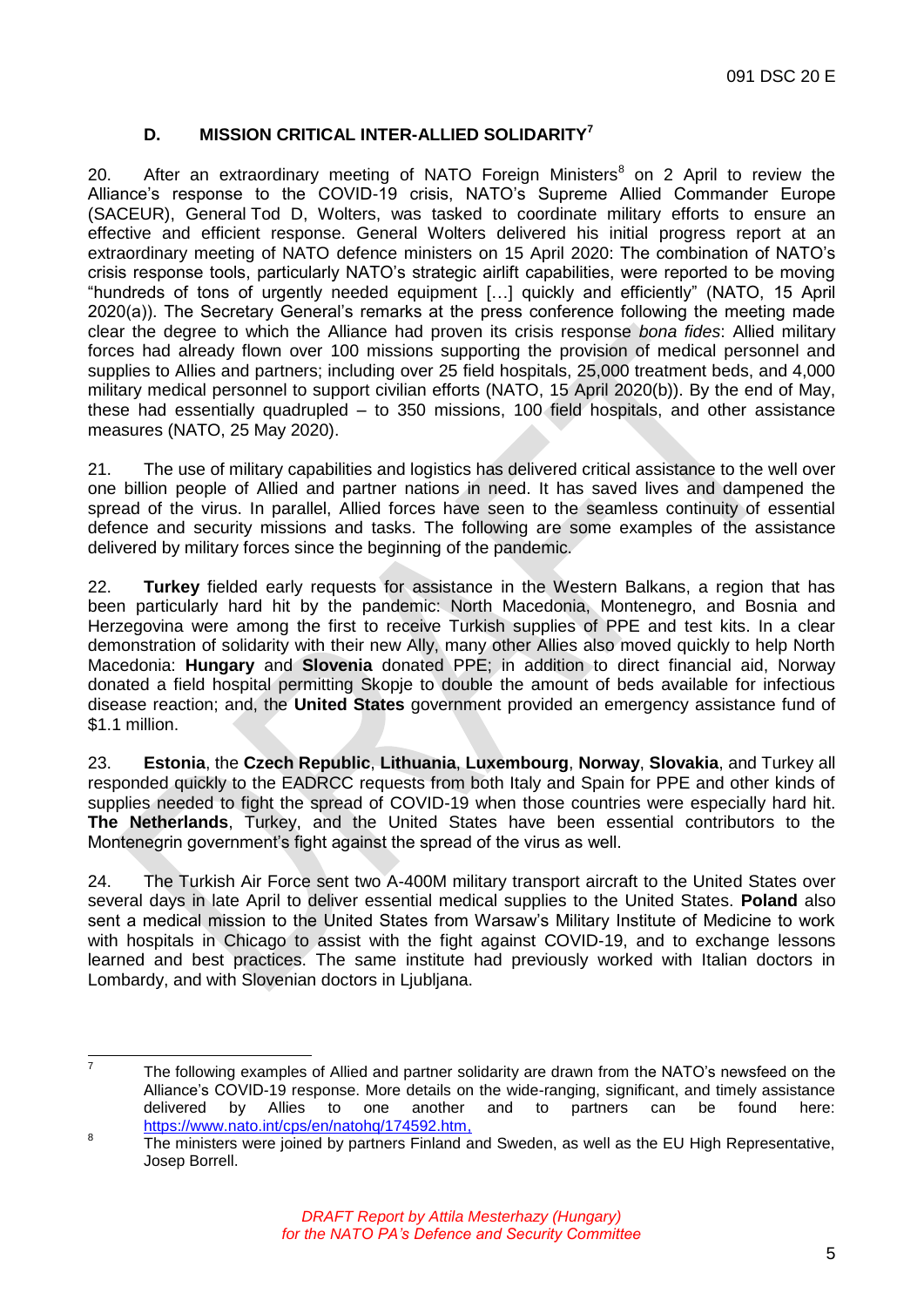# **E. CRITICAL EADRCC SUPPORT TO PARTNERS**

<span id="page-7-0"></span>25. EADRCC requests have also been coming in from partners hard-pressed to find the means to handle the challenge of the pandemic on their own. The following are just a few examples of the significant assistance efforts by Allies to partners:

- **Afghanistan**: Forces supporting NATO's *Resolute Support* Mission in Afghanistan organized critical donations of PPE to units of the Afghan Army and National Police in volatile and difficult to access regions such as Helmand, Nimroz, Panjshir, Parwan, and Nuristan provinces.
- **Bosnia and Herzegovina**: Hungary and Slovenia responded early to BiH assistance requests to deal with COVID-19 challenges; Hungary supplied emergency PPE, while Slovenia oversaw its own donation of tents and field beds. Both the United States and Turkey also donated much needed medical equipment.
- **Kosovo**: US-led KFOR Regional Command East facilitated the delivery of critical medical supplies to local mayors in Mitrovica North and South in early April. Beyond the supply of medical equipment, the Italian-led Multinational Specialized Unit deployed with NATO's KFOR mission coordinates, along with local charities and the Red Cross of Kosovo, direct food and clothing assistance to 14 Kosovo municipalities on a weekly basis, which have an immediate and much needed impact on the ground during the COVID-19 pandemic, which has stretched the resources of the government in Pristina.
- **Republic of Moldova:** Hungary donated significant supplies of PPE to the Moldovan authorities. The United States, meanwhile, added a critical delivery of ventilators to a shipment of PPE to Moldova.

#### **F. PREPARING FOR THE SECOND WAVE**

<span id="page-7-1"></span>26. The extraordinary meetings of the foreign and defence ministers raised the issue of Alliance readiness for a potential re-emergence, or 'second wave', of the virus in the coming months or year. The challenges of a second wave of the virus are many, but the first steps to increasing preparedness levels focus on increased societal resilience across the Alliance. NATO institutions are working with Allies to think together about how to best preposition the types and volume of equipment that would be needed in the instance of a resurgence. Allies are also thinking about how to have the appropriate NATO-wide systems in place for an even faster, more coordinated response. One key instrument in thinking about how to handle the second wave (as well as other potential future pandemics) is the vast scientific knowhow available within the Alliance.

27. NATO has the largest pool of defence scientists in the world. The Alliance activated this network of over 6,000 specialists with a distinct challenge from the NATO Chief Scientist, Dr. Bryan Wells, to find innovative solutions to virus detection, improved situational awareness, decontamination, resilience, and the post-COVID-19 future. The Chief Scientist will work to match the capabilities of NATO Allies, partners, and staff to find the ways and means to turn proposals into actionable tools to fight today's and tomorrow's potential future pandemics. The NATO Science for Peace and Security Programme has already begun to bear fruit, as a Czech-Serbian collaborative effort has developed new protective equipment, and Italian and Swiss scientists are developing faster means of testing for COVID-19 (NATO, 25 May 2020). Other Allies' armed forces are working on vaccination development and testing; for example, the UK's Defence Science and Technology Laboratory is working on vaccine testing and disease spread mapping, and the United States Army is collaborating with the private sector on 24 vaccine candidates (Economist, 23 March 2020).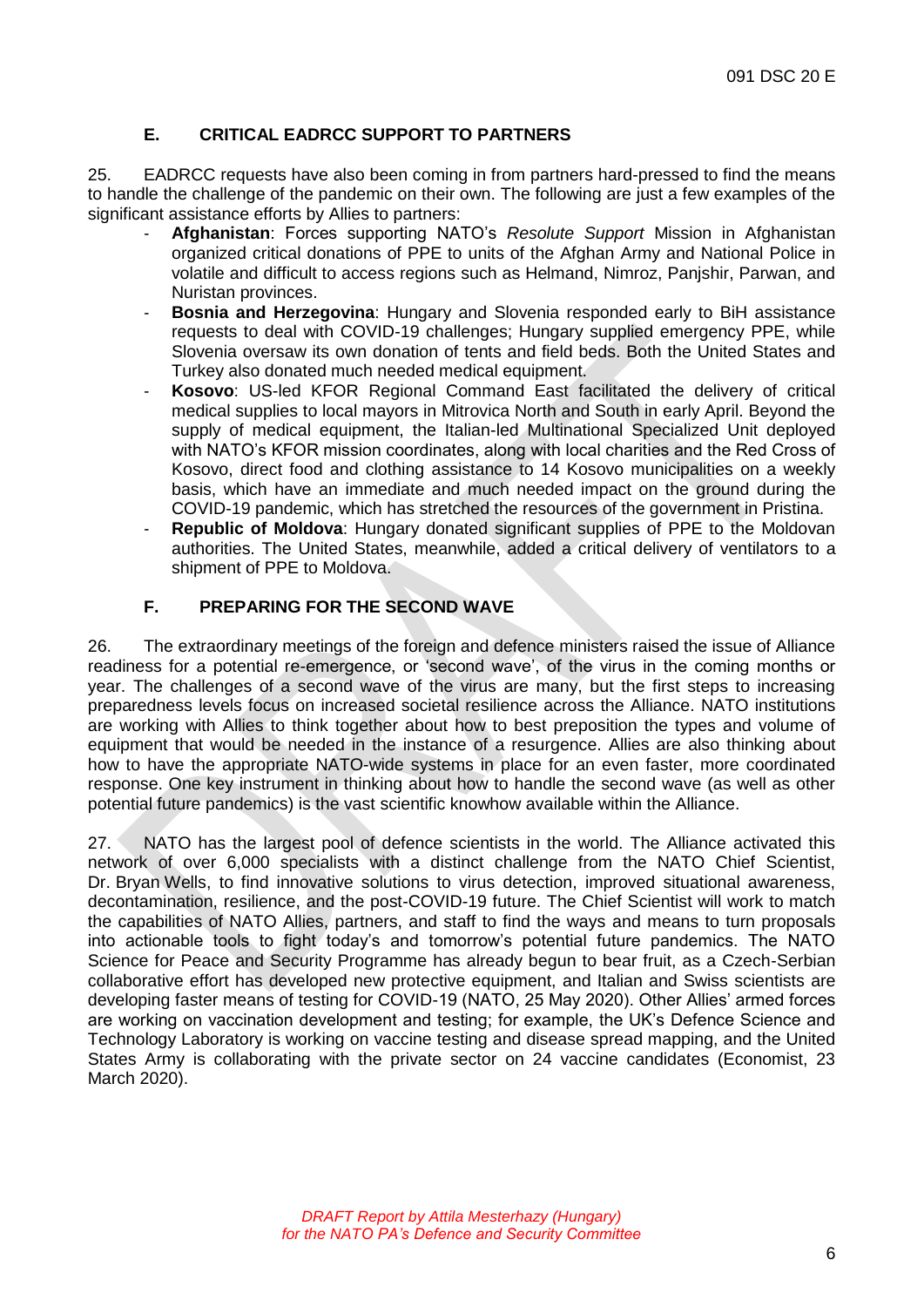# **G. CHINA AND RUSSIA – COVID MILITARY DIPLOMACY**

<span id="page-8-0"></span>28. At the peak of the virus-related challenges there, China sent over 10,000 military personnel into Hubei province. In Wuhan, control of medical and essential supplies was handed entirely to the PLA. Outside of domestic needs, China has also been using its military across the globe to shuttle medical supplies to every continent. Chinese supplies have been arriving in great volume across Europe – particularly aimed at countries that may already be disenchanted with Euro-Atlantic institutional response to the crisis, or in region's in which China sees potential for future strategic investment.

29. China jumped at the occasion to be seen as lending a helping hand to Europe almost as soon as it was clear the region would be the hardest hit early in the crisis. The Chinese military was instrumentalised by the Communist Party to be the means by which China would be able to bolster its image, both abroad and at home, after dangerously mishandling information about the outbreak of the disease in Wuhan. The Chinese delay directly impacted nations' ability to prepare and prevent the worst impact of the virus, dramatically escalating the costs of the current crisis both in terms of lives and economies (Erlanger, 2020). Chinese 'mask diplomacy', as some have referred to it, has been seen as a deliberate attempt to revise the narrative about the origin of the virus and the Communist Party's (mis)handling of it.

30. China's 'mask diplomacy' consists of planes full of medical staff, ventilators, and, of course, masks and other protective equipment – and planeloads have been landing all over Europe. On 13 March 2020, for example, a Chinese medical team and 30 tons worth of masks and respirators in boxes adorned with the Chinese flag landed in Rome (Brattberg and Le Corre, 2020). Greece, Belgium, the Czech Republic, France, and (especially) Serbia have all been key targets of Chinese largesse in terms of medical supplies and knowhow during the crisis. In parallel, countries currently with open bids for 5G contracts, such as Spain, Italy, Poland, and the Netherlands<sup>9</sup> have also been recipients of masks from Huawei (Brattberg and Le Corre, 2020). The list goes on.

31. Russia has also been using its military to engage in a form of pandemic era diplomacy. On 22 March 2020, Russia began sending a large supply of medical equipment and personnel to Italy – the Russian military transport vehicles drove across Italy to reach contaminated areas with Russian flags waving and strewn with banners reading "From Russia with Love" (Economist, 23 March 2020). Russian efforts in Europe have also been clearly targeted directly at states it believes are politically vulnerable to new Russian influence. For example, Russian aid to Serbia during the crisis has been significant – in addition to medical equipment and personnel, Russian military personnel have also been deployed to assist with Serbian counter-pandemic efforts. Russian troops have assisted Serbian military with disinfecting public spaces and organising treatment centers (Goble, 2020).

32. Despite the fact that China and Russia remain very obscurantist regarding their military forces, increasing evidence is coming to light about the impact the virus is having on their forces. Joint service exercising in the People's Liberation Army (PLA) were put on hold during peak outbreak in China (Nouwens, 2020). Russia finally reported COVID-19 among its military ranks only recently, but it is likely the disease was present well before, and Moscow delayed its May 9 military parade due to COVID-19 concerns – one Russian source noted that at least 376 Russian

<sup>–&</sup>lt;br>9 The Netherlands, Spain, and Turkey all later rejected the majority of the masks, as well as other products, they received from China due to the equipment being substandard. These countries' complaints, as well as others, have raised doubts about the quality of the supplies China is sending. See, for example, Michael Peel, et. al., "Countries Reject China Pandemic Product Batches," The Financial Times, 29 March 2020. [https://www.ft.com/content/f3435779-a706-45c7-a7e2-](https://www.ft.com/content/f3435779-a706-45c7-a7e2-43efbdd7777b) [43efbdd7777b](https://www.ft.com/content/f3435779-a706-45c7-a7e2-43efbdd7777b)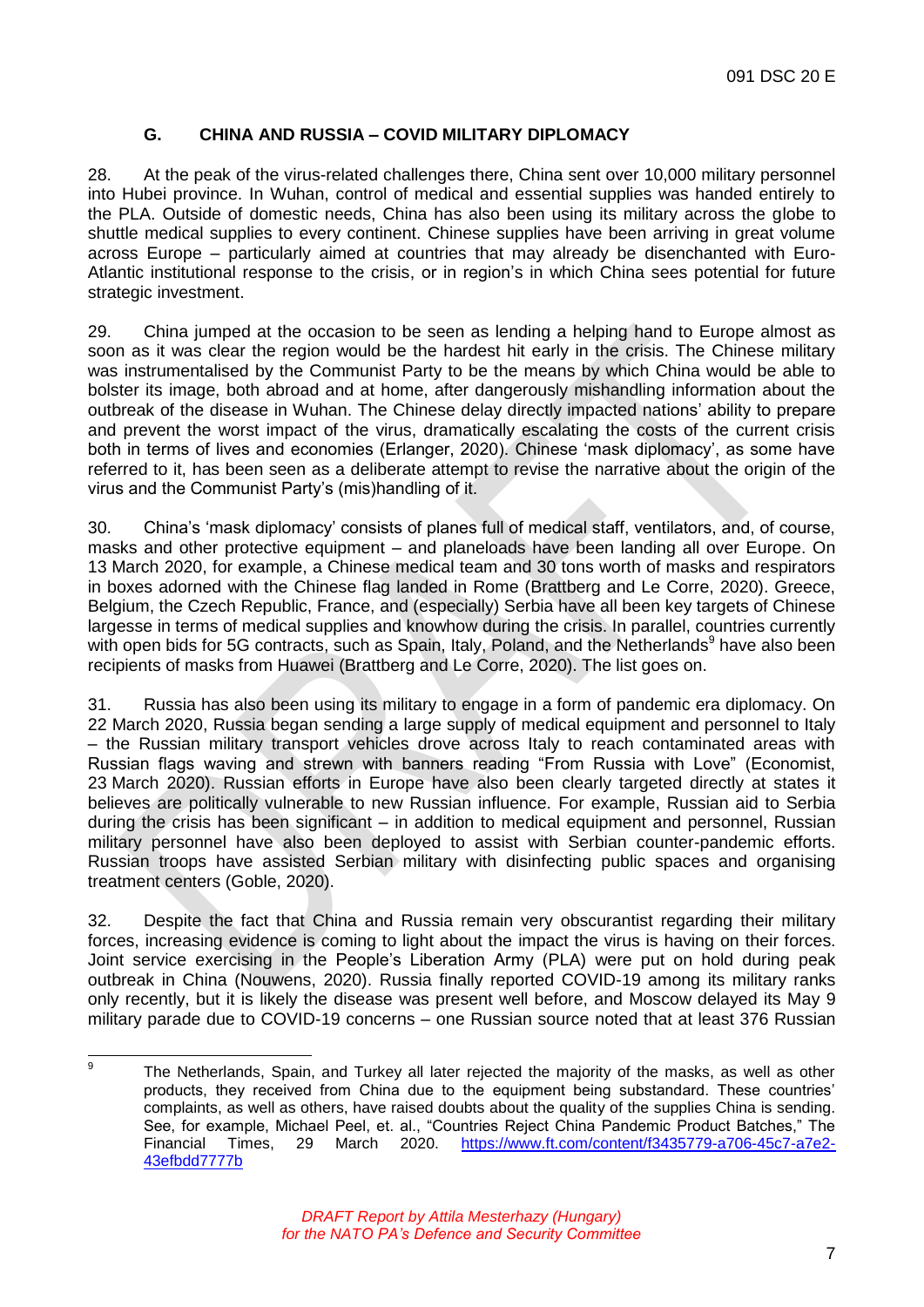cadets had tested positive to the virus after participating in rehearsals for the Victory Day parade in Moscow's Red Square (Moscow Times, 2020). Both Russian and Chinese defence industries have been slowed due to workers getting sick, the related temporary shuttering, or at least partial shuttering, of factories has disrupted supply chains (Boulegue, 2020; Nouwens, 2020).

#### <span id="page-9-0"></span>**V. FORCE READINESS: IMPACT ON OPERATIONS AND MISSIONS**

33. The COVID-19 crisis has the potential to impact all military forces – it has clearly reached into some Allied forces, as made evident by the highly publicised outbreaks on both the French and US aircraft carriers – the *Charles de Gaulle* and the USS *Theodore Roosevelt*. Despite these incidents, Allied forces are clearly demonstrating continued readiness. As is made clear by NATO and international reporting, Allied operations, missions, and tasks have not suffered as a result of the pandemic. As Secretary General Jens Stoltenberg stated clearly at the press conference after the extraordinary meeting of defence ministers on 15 April 2020: "Our operational readiness remains undiminished, and our forces remain ready, vigilant, and prepared to respond to any threat" (NATO, 15 April 2020(b)).

34. The Alliance has taken effective measures to ensure Allied forces are protected from the virus. Allies have been working to increase the testing capacity for all deployed NATO forces on missions and operations. For example, the NSPA recently facilitated the delivery of GeneXpert and BioFire machines, as well the TaqPath testing kits, to allow medical experts within NATO's *Resolute Support* Mission in Afghanistan (Air Force Technology, 2020). The arrival of the machines allows for onsite testing to identify infections quickly and take measures necessary to contain the spread of the virus among the forces. The new equipment initiative is funded by the United States, Norway, and Australia. Similar measures have been taken at other operations and missions, from Kosovo to Iraq. NATO Allies are even assisting parallel missions, for example, a Slovenian medical unit has been taking the lead testing EUFOR personnel in Camp Butmir in Bosnia and Herzegovina (NATO, 28 April 2020).

35. NATO's multinational battlegroups, Air policing missions, and maritime deployments also remain undiminished. In fact, rather than experiencing a reduced capacity to act in the era of the pandemic, NATO's ongoing adaptations of the past few years have delivered a noticeable increase in available forces and equipment. As a result of these efforts, NATO forces maintain a higher level of readiness today than they did just two years ago.

36. Since Russia's illegal annexation of Crimea in 2014, NATO has implemented the biggest collective defence overhaul and reinforcement in over a generation: Alliance posture from the Baltic to the Black Sea is stronger; collective action is increasing the ability for transatlantic force and equipment movement; European political and security cooperation is allowing for greater mobility of NATO forces from West to East; Command and control structures are being modernised; and, NATO is focused on increased resilience to cyber and hybrid threats.

37. Allies have also delivered on the ambitious Readiness Initiative declared at the 2018 Brussels Summit of Heads of State and Government, which challenged Allies to maintain 30 battalions, 30 air squadrons, and 30 naval combat vessels ready to use in 30 days, if needed. The Readiness Initiative comes on top of a series of steps taken to build out the Alliance's force readiness and response capacity. For example, since 2014, NATO has tripled the size of the NATO Response Force to 40,000 and outfitted it with a 5,000-strong high-readiness spearhead force (VJTF). It has also deployed four multinational battle groups to the Baltic States and Poland and built a forward presence in the Black Sea.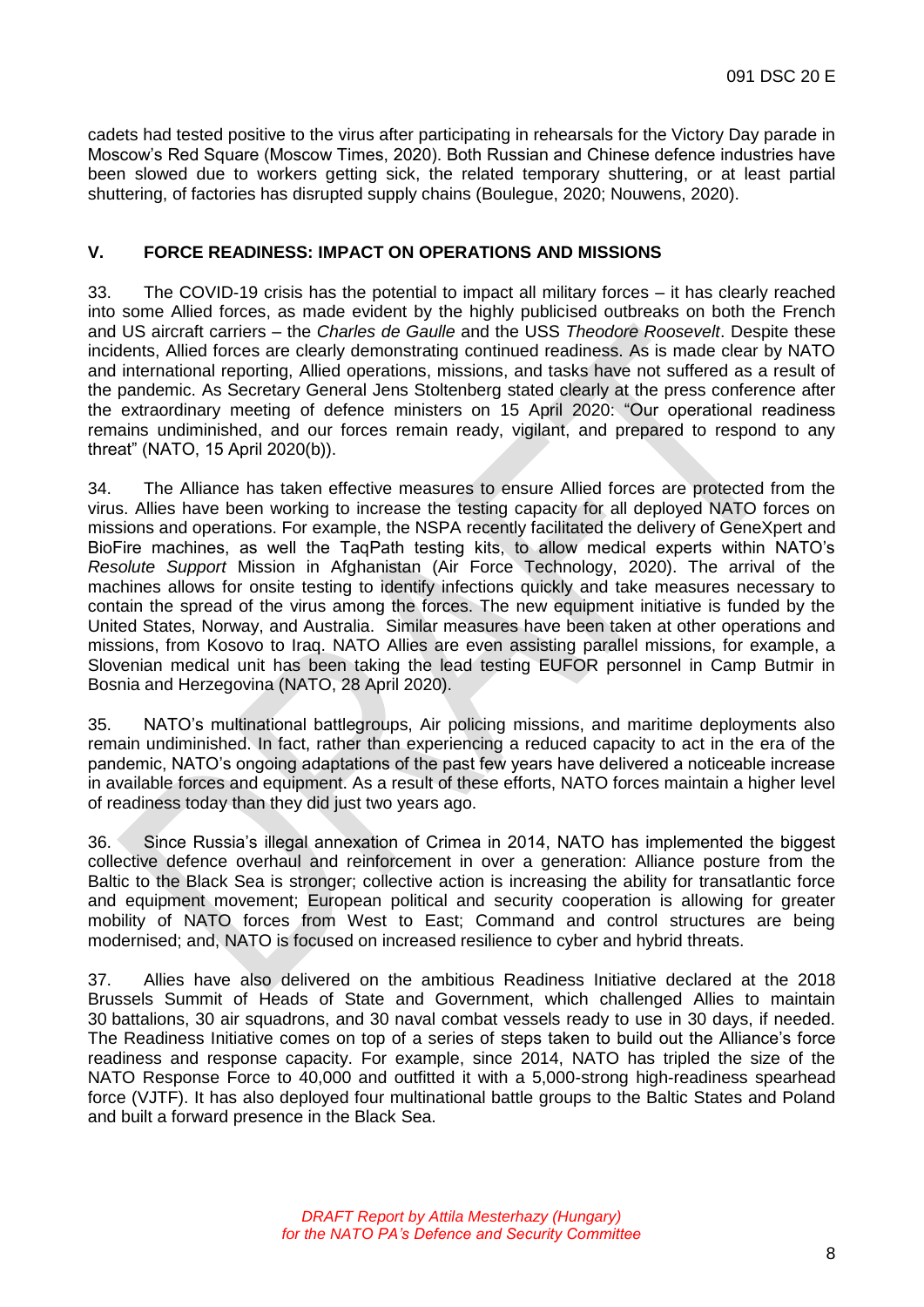#### <span id="page-10-0"></span>**VI. INTERNATIONAL COOPERATION – NATO-EU**

38. As noted above, NATO has been inclusive in its efforts to work with partners and other international organisations in its efforts to overcome the destructive impact of the COVID-19 pandemic. While, for example, the EARDCC coordinates with the United Nations Office for the Coordination of Humanitarian Affairs to deliver humanitarian aid to areas its forces are operating, far more efforts to coordinate policies and align tasks is happening between NATO and the EU.

39. In both extraordinary meetings of foreign and defence ministers, NATO invited EU High Representative/Vice-President Josep Borrell to attend their meetings. The understanding is that both the EU and NATO have clear common cause to work together to stop the spread of the virus and mitigate its impacts. There have been two key issues upon which NATO and EU officials have been concentrating their efforts; **military mobility** and **countering disinformation**.

#### **A. MILITARY MOBILITY**

<span id="page-10-1"></span>40. Focusing on increasing military mobility has been a key priority for the Alliance over the past several years. Dated infrastructure, antiquated laws and bureaucratic procedures continue to impede the Alliance's ability to move forces quickly across Europe in peacetime, crisis, or conflict. The topic continues to be one of mutual concern between the organisations; and it was the main focus of the meeting between NATO Secretary General and EU defence ministers when they met in March. Both organisations understand the critical role they each play in achieving the goal of a region outfitted with infrastructure and laws that would allow for the quick movement of forces to any corner of their territory if necessary.

41. A 5-19 June planned exercise in Poland, *Allied Spirit*, will be one of several key exercises testing Allied military mobility this year and next year. The exercise falls in line with a common theme of such mobility testing exercises – moving Allied forces from Germany to potential flashpoints along NATO's eastern flank with challenging terrain in between, particularly a series of large rivers or marshlands to cross (Sprenger, 2020). As former Commander, United States Army Europe Lt. Gen. Ben Hodges<sup>10</sup> (retired) noted recently, NATO Allies certainly have the ability to build ad hoc bridges for heavy vehicle passage, there just is not enough equipment available to allow for the movement of the necessary volume of forces at the speeds necessary (Sprenger, 2020).

42. Over the past months, various iterations of the potential new EU budget have surfaced – proposals by the Commission, the Finnish Presidency, Council President Michel, as well as the Commission's technical document. A key figure that has ridden up and down with the various proposals is the defence budget. While the February technical document had actually brought the amount earmarked for military mobility down from an initial high of 6.5 billion Euro to zero, the most recent Commission proposal of 27 May 2020 allocates 29.1 billion Euro to 'Resilience, Defence, and Security' over the next seven years – in this the European Defence Budget and military mobility receive 8 and 1.5 billion Euro respectively (Brzozowski, 2020). Most experts believe 1.5 billion Euros is far below what is necessary to complete the task (Brzozowski, 2020).

43. Clearly, the issue will continue to evolve as European officials hammer out a final budget for the next 7-year cycle in the coming months.

 $10$ LTG (Ret.) General Hodges currently holds the Pershing Chair in Strategic Studies at the Center for European Policy Analysis.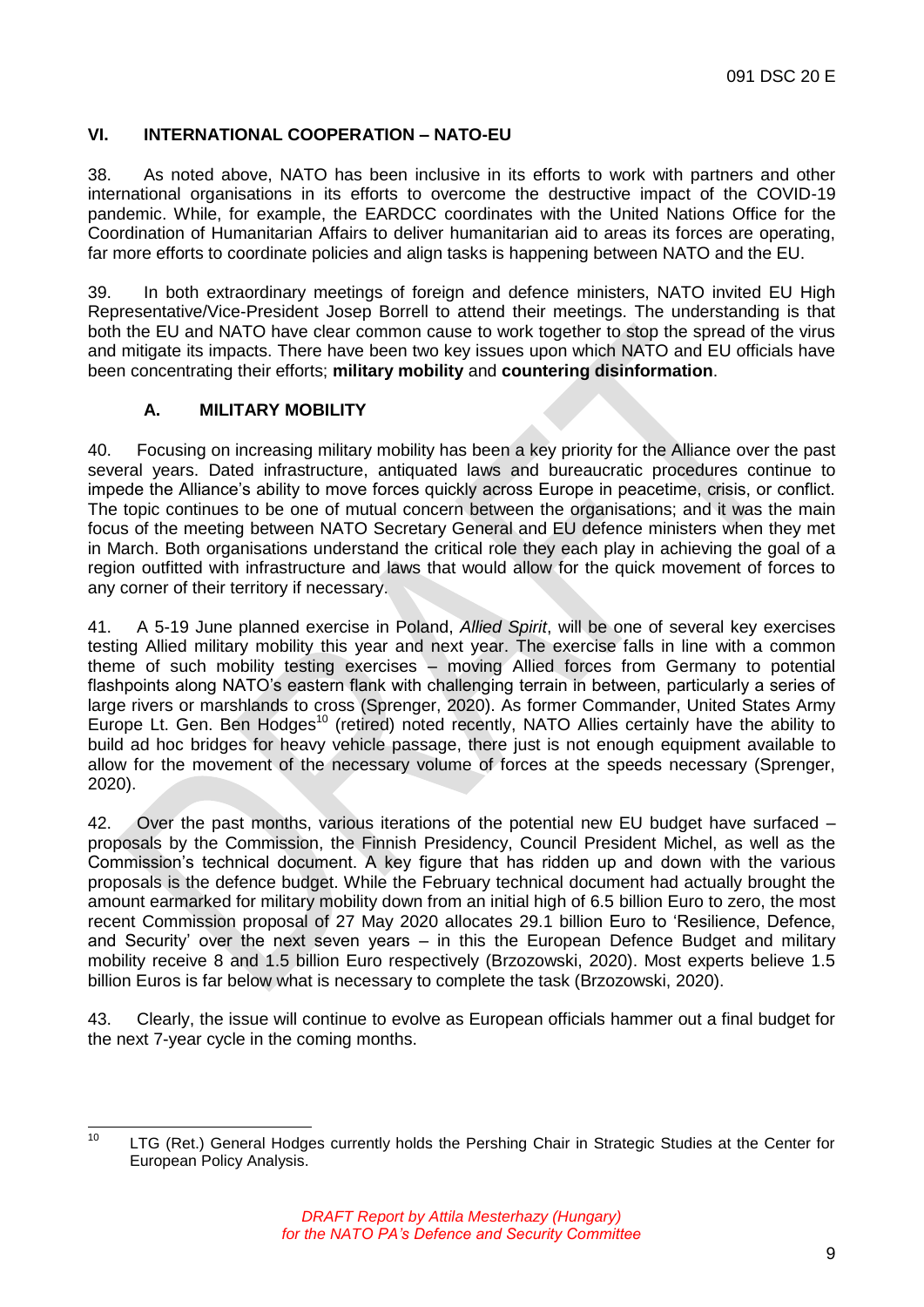#### **B. COUNTERING DISINFORMATION – RUSSIAN AND CHINESE CAMPAIGNS**

<span id="page-11-0"></span>44. The COVID-19 pandemic is the first major global health event in which digital platforms are playing a critical role in the dissemination of information about the spread and impact of the disease. The convergence of widespread and global communications platforms and rising great power geopolitical strategic competition has created a wash of willful disinformation about COVID 19. Both NATO and the European Union have been key targets of disinformation broadly pushing an anti-Western agenda. Russia and China, and, to some extent, Iran, have been driving these disinformation campaigns.

45. Disinformation campaigns have clouded the truthful narrative surrounding the provenance, impact, and efforts to mitigate the damage done by the spread of the pandemic. As evidenced by the stream of press conferences and direct media interviews since the beginning of the pandemic, NATO international staff, often the Secretary General himself, work to provide a reliable, consistent, and fact-based source of information about any particular aspect of the disease's impact upon Allies or the Alliance's broader efforts to assist with the efforts to dampen its effects and eventually defeat the disease. As Secretary-General Stoltenberg said: "The free and independent press is the best way to counter propaganda and disinformation;" journalists ask the challenging questions, verify sources, and have the reputable platforms to disseminate information to the broader public (NATO, 1 April 2020). As such, the Alliance's various bodies should be considered a clearinghouse of fact-based information.

46. NATO is also working to coordinate its efforts with the European Union to identify, monitor and expose disinformation. While not all disinformation merits response, as that may conversely give undesirable attention and false credibility to a non-Ally false narrative, NATO makes a concerted effort to counter disinformation by sharing information and insight with Allies and partners.

47. Russian and Chinese disinformation is not altogether the same, though the outcomes each is hoping to achieve converge around the notion that anything done to weaken or tarnish the image of the United States, NATO, or the EU is a benefit to China and Russia. Both disinformation campaigns make it clear that Russia and China would like to promote their countries' handling of the health crisis as more effective, and, in parallel, to denigrate the deficient Western response, which ultimately stems from the inherent failures of democratic systems today. Essentially Russia and China are trying to tell Allied populations and the world: 'The Euro-Atlantic Institutions are failing you, while Russia and China do the real work – our governance models keep you and the world safer."

48. Russia has been promulgating essentially five main false narratives about NATO and COVID-19: The COVID-19 pandemic will prove to be the fatal blow to the Alliance; NATO is failing its member states in their time of need; COVID-19 is in fact a NATO-created bioweapon; NATO's increased and widespread exercising is spreading the virus; and, NATO's campaign to increase defence spending has come at the cost of healthcare investments (NATO, April 2020). These messages centre on Alliance malfeasance and ineffectiveness toward not only their populations, but the outside world as well.

49. NATO forces have also been a direct target of Russian disinformation during the pandemic. The most evident being a fake letter, allegedly from the NATO Secretary General, sent in April to the Lithuanian Defence Minister, Raimundas Karoblis, announcing the intended withdrawal of NATO's multinational battalion from Lithuania. As the Secretary General noted at the time, the fake letter "demonstrates that we have seen state and non-state actors trying to utilise the coronavirus, the COVID-19 crisis, to spread disinformation to create confusion and to undermine the resolve and the unity of NATO Allies" (LRT, 2020).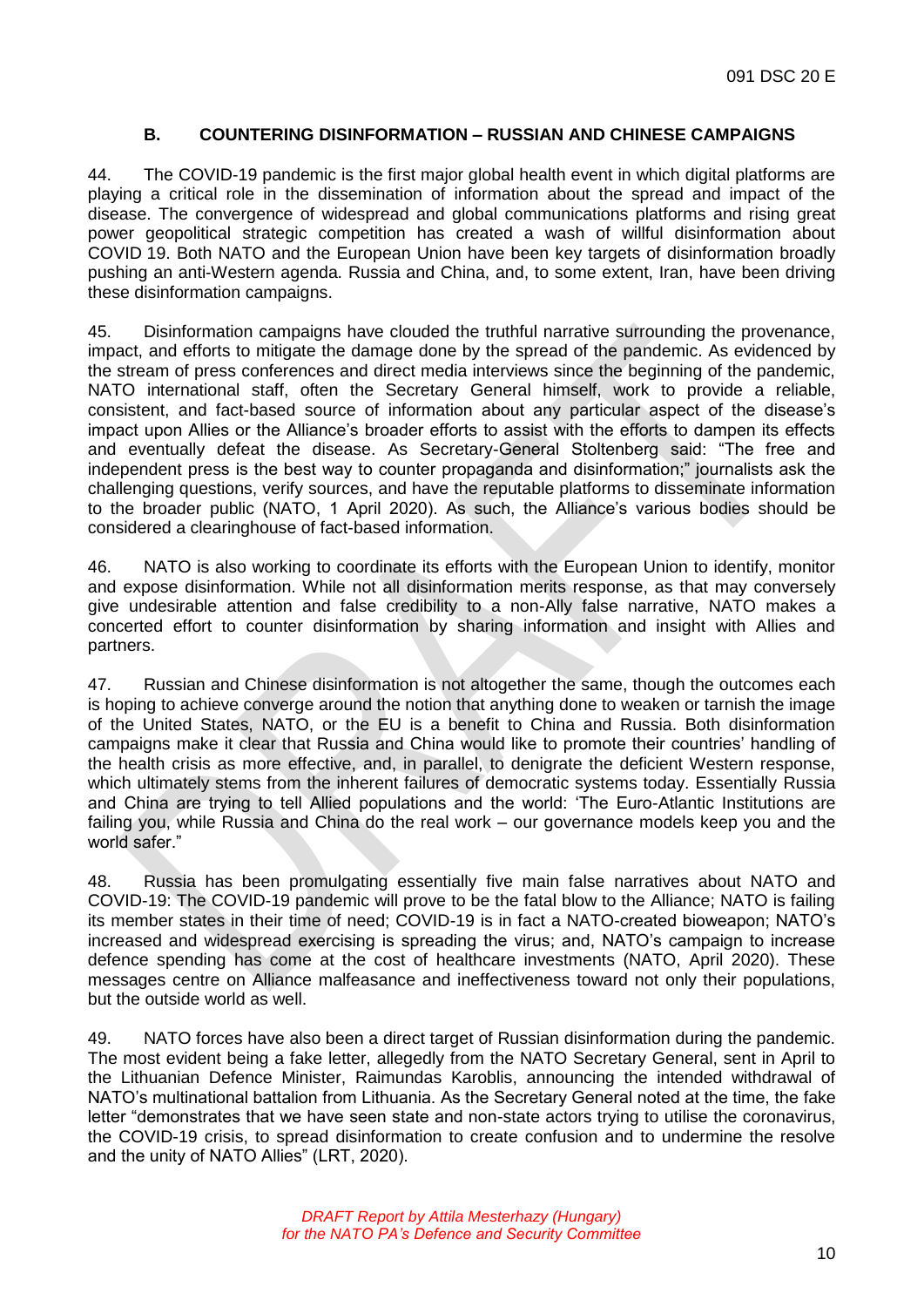50. China's disinformation campaign is slightly different in focus and intent. As noted above, Beijing is focused on shifting the narrative away from China being considered the origin of the global pandemic to the nation capable of managing global needs in times of crisis. As several analysts have underscored, China's use of disinformation and propaganda has a three-fold purpose: first, as noted above, to recreate the narrative about the origin of the virus and obscure the fact that the Communist Party's initial reaction was to deny its existence; second, to exploit the slow start of the West to counter the virus to gain political and economic leverage with countries it is able to succor; and, demonstrate that China is a responsible and benevolent rising hegemon (Bratteberg and Le Corre, 2020).

51. Central messaging of China's propaganda campaign toward NATO Allies is relatively straightforward and, currently, often a repeated one: *China is a strong global leader, while the United States is a weak Ally*. This message was central to the recent visit of the DSCFC to China in June 2019 (NATO PA, 2019). The United States State Department recently reported there is a level of coordination between Russia, China, and even Iran to use the pandemic as a means to amplify their anti-US and, by extension, anti-Western propaganda and disinformation campaigns – the anti-Western messaging is produced and promoted by either state-run media outlets directly, or by state-supported media outlets (Swan, 2020).

52. The EU has been combatting the false information about the pandemic via a creative, and, seemingly effective central hub for information on COVID-19 disinformation, *EUvsDISINFO*. Some of the key narratives trending on social media platforms are identified below in the chart from a recent report by the European Parliamentary Research Service. The Commission has developed teaching tools and a website to help European populations differentiate between fact and fiction – and to help set the record straight on the leadership of the West in handling the crisis.



*Source*: Naja Bentzen, "COVID-19 Foreign Influence Campaigns: Europe and the Global Battle of Narratives," European Parliamentary Research Service, 6 April 2020

*DRAFT Report by Attila Mesterhazy (Hungary) for the NATO PA's Defence and Security Committee*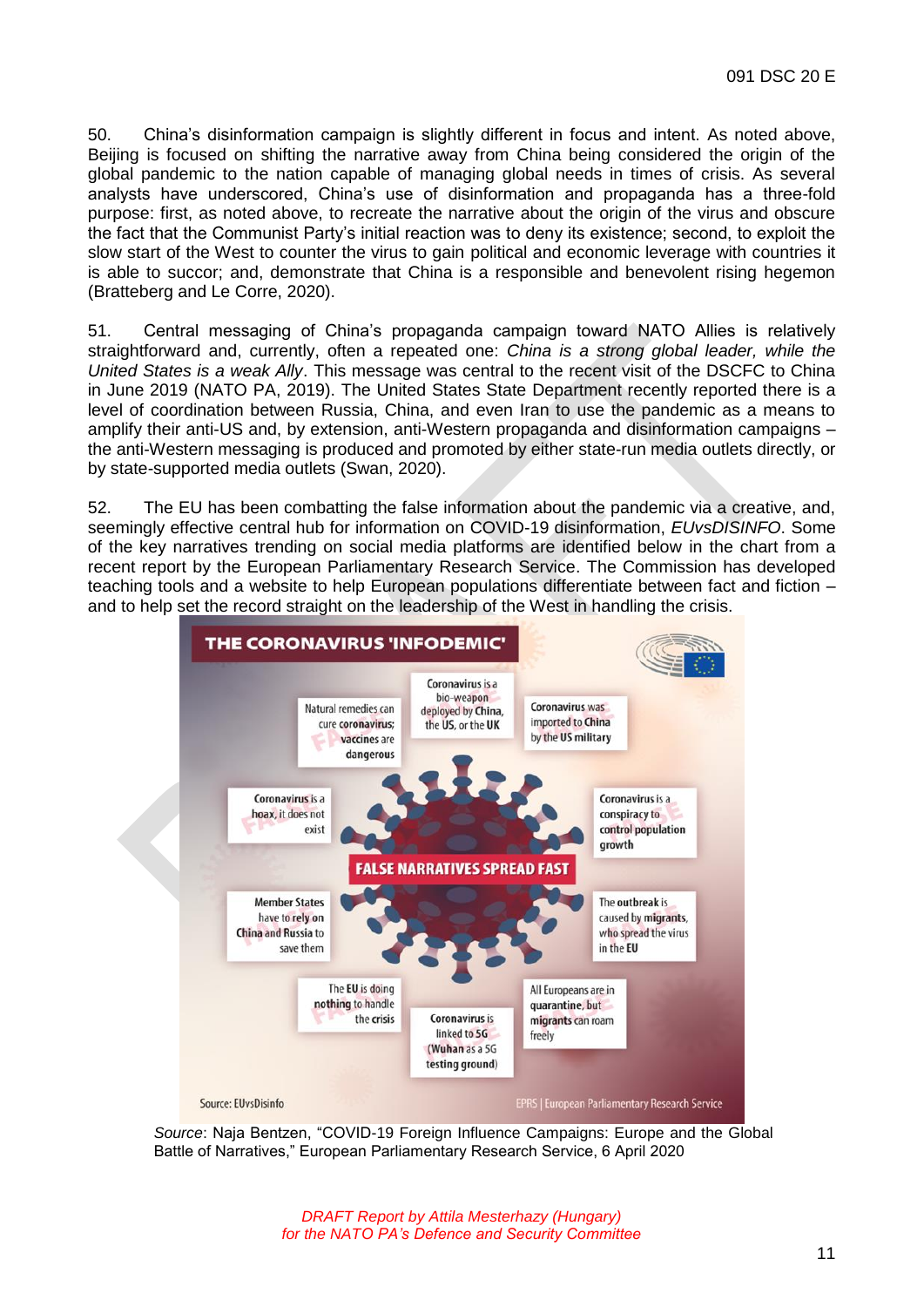53. The European Union has announced a major 2.4 trillion Euro recovery plan to target a sound recovery across all sectors – citing a will to 'repair and prepare for the next generation' (EC, 27 May 2020). The EU has also been quite generous with regional partners and aspiring members. For example, in the Western Balkans, the EU announced a 3.3 billion Euros aid package to help the region's needs; the biggest tranche of the aid was allocated to Bosnia and Herzegovina (EC, 2020). On 4 June 2020 the EU also announced a pledged 300 million Euro to Gavi, the Vaccine Alliance, for the period of 2021-5, which will help immunise children around the world and finance vaccination stockpiles for future prevention measures (EC, 4 June 2020).

#### <span id="page-13-0"></span>**VII. MAINTAINING FOCUS ON LONG-TERM RESILIENCE AND BURDEN SHARING**

54. Attention to maintaining long-term resilience is literally written into NATO's DNA. Article 3 of the Washington Treaty states: "In order more effectively to achieve the objectives of this Treaty, the Parties, separately and jointly, by means of continuous and effective self-help and mutual aid will maintain and develop their individual and collective capacity to resist armed attack" (NATO, 2019). Article 3 is logically complimentary to Article 5's collective defence provision, as Allies need to be ready to provide the Alliance the means it needs to fulfill its core tasks of collective defence, crisis response, and cooperative security. By extension, therefore, member state investment in their own national resilience is in itself a core task.

55. Resilience can mean many things and apply to different levels of power – an Ally can bolster their military means for self-defence, and, thereby, be 'strong' link in the chain of 30 Allies: The same Ally, in the absence of the ability for large-scale military investment, can finds the means to combine its economic, civilian, and private sector knowhow to develop capabilities NATO may need in more niche areas such as, for example, cyber security. Ideally, baseline investments will consider a range of crises or security challenges which may test an Ally's resilience and, identifying those risks, prepare for them accordingly.

56. Civil planning and infrastructural investments to deal with national and Alliance level crises fell off significantly in the wake of the Cold War (Roepke and Thankey, 2019). The 2016 Warsaw Summit, however, revisited the issue and reaffirmed seven baseline requirements for Allies to meet: continuity of government, energy supply resilience, population movement, water and food supply guarantees, ability to handle mass casualties, civilian communication systems resiliency, and transport system sustainability. Defence ministers at their extraordinary meeting on 15 April agreed that Allies need to review and update Allies' requirements for civil preparedness given the challenges various Allies faced with the onset of the pandemic, which proved a significant test of Allies' national resilience.

57. While the EADRCC is the mechanism that is focused on consequence management, there is a large effort and body of work focused on enhancing resilience through civil preparedness. NATO, through the Civil Emergency Planning Committee (CEPC), has recently developed two focused assessments on the impact of the COVID-19 outbreak on Alliance resilience and enablement and on the issues and measures national authorities are considering for the recovery from the current phase of the COVID-19 crisis. The assessments also focus on preparation for possible subsequent waves of virus outbreak. The CEPC supports national authorities to enhance resilience through civil preparedness over time, in line with Art. 3 of the North Atlantic Treaty and the Commitment made by Heads of State and Government at the 2016 Warsaw Summit. Over the last five years, and in support of national authorities, Allies through CEPC, have developed over 500 pages of guidelines and policy across the seven baseline areas to facilitate their preparedness in an all-hazards approach. However, this will need to be a continuous, whole-of-government effort, as indicated also in the Secretary Generals' reflection process on **'#NATO2030**'.

> *DRAFT Report by Attila Mesterhazy (Hungary) for the NATO PA's Defence and Security Committee*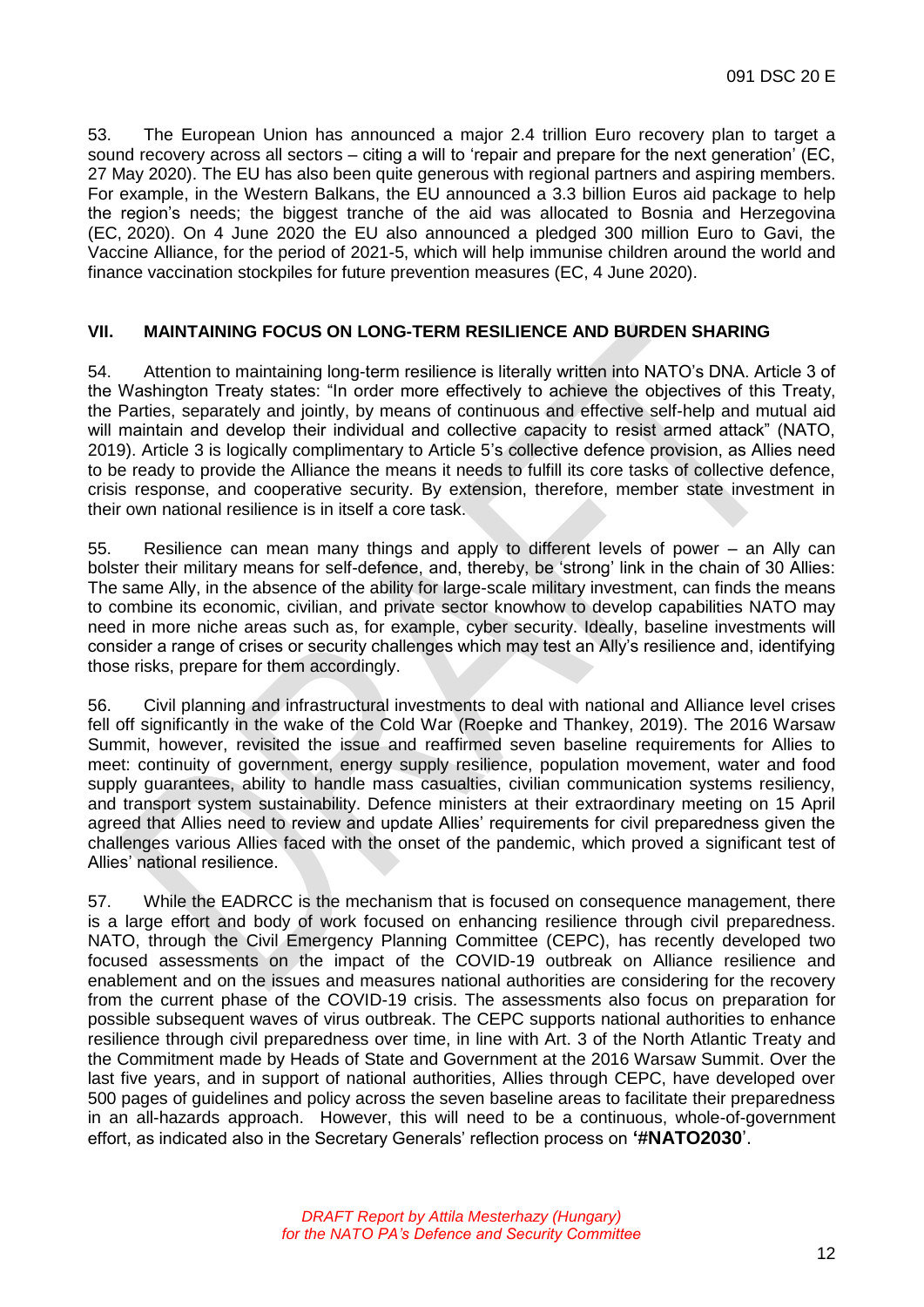58. In light of the recent challenges related to the COVID-19 pandemic, Allied focus on prepositioned stocks has been a key focus of planning for a second wave or potential future pandemics. US Ambassador to NATO, Kay Bailey Hutchison, noted recently that Allies had been discussing making warehouse facilities available to stock non-perishable equipment, such as that of which some Allies were short of during the recent crisis (Tigner, 2020). NATO officials have also announced that Allies will establish a Pandemic Response Trust Fund to assist Allies and partners in need (NATO, 16 June 2020).

59. In the aftermath of the pandemic the consensus among ministers and defence officials is that Allies' critical infrastructure will need increased attention in the post-pandemic economic environment, as it will be exposed to potential predator acquisition strategies by China. Attention to Chinese strategic investments has been growing in recent years as China has consolidated its grip on a range of port, road, and rail infrastructures as well as energy suppliers across Europe – most often cited are acquisitions by Chinese government-owned shipping power COSCO, which has controlling or significant minority stakes in port infrastructure in Greece, Belgium, the Netherlands, and Spain (Schultz, 2020). The highest profile, however, has been concern about Chinese telecommunications giant Huawei dominating 5G networks and the challenge this may pose to the security of Allied communications.

60. Allied leaders are particularly concerned about increased vulnerability of strategic state assets in the predicted economic downturn post-corona. Critical infrastructure in Allied member states is essential to maintaining resilience, not only for continuity of governance and energy supply, but also for the means of production to find a way out of a crisis – something that was made clear by the initial shortage of masks and other PPE, which, Allies discovered is principally made in China today. As the NATO Secretary General stated after the meeting with defence ministers, "[the] geopolitical effects of the pandemic could be significant" if economic challenges make "some Allies more vulnerable for situations where critical infrastructure can be sold out" (NATO, 2020(b)).

#### **A. BURDEN SHARING AND THE CORONAVIRUS/POST-CORONAVIRUS ERA**

<span id="page-14-0"></span>61. There are increasing questions in policy circles and media about whether or not NATO will relax its defence spending expectations in the wake of the Coronavirus. When dealing with the substantial economic fallout, the concern goes, how will member states be able to still meet the Alliance's expectations agreed upon at the 2014 Wales Summit – 2% GDP dedicated to defence spending, 20% of which being allocated to new equipment purchases. The current consensus is that not only will the defence investment pledge remain but renewed Allied focus on resilience will be a means to diversify and further strengthen their commitment to the Alliance's future defence and security posture.

62. It is clear NATO's defence capabilities have proven their worth during the health crisis; Allied forces' actions have delivered just-in-time surge capacity to national health infrastructures that were initially overwhelmed by the crisis. As this draft report clearly demonstrates, military personnel have been key to assisting a range of vital civilian response tasks, from medical care to law enforcement to public service provision, such as disinfection efforts to guaranteeing water and food supply. Further, as the pandemic has played out over the last several months, it has become clear that attention to Allied defence and deterrence posture is more important than ever as international security challenges not only continue to exist, but it is clear they continue to become more complex challenging.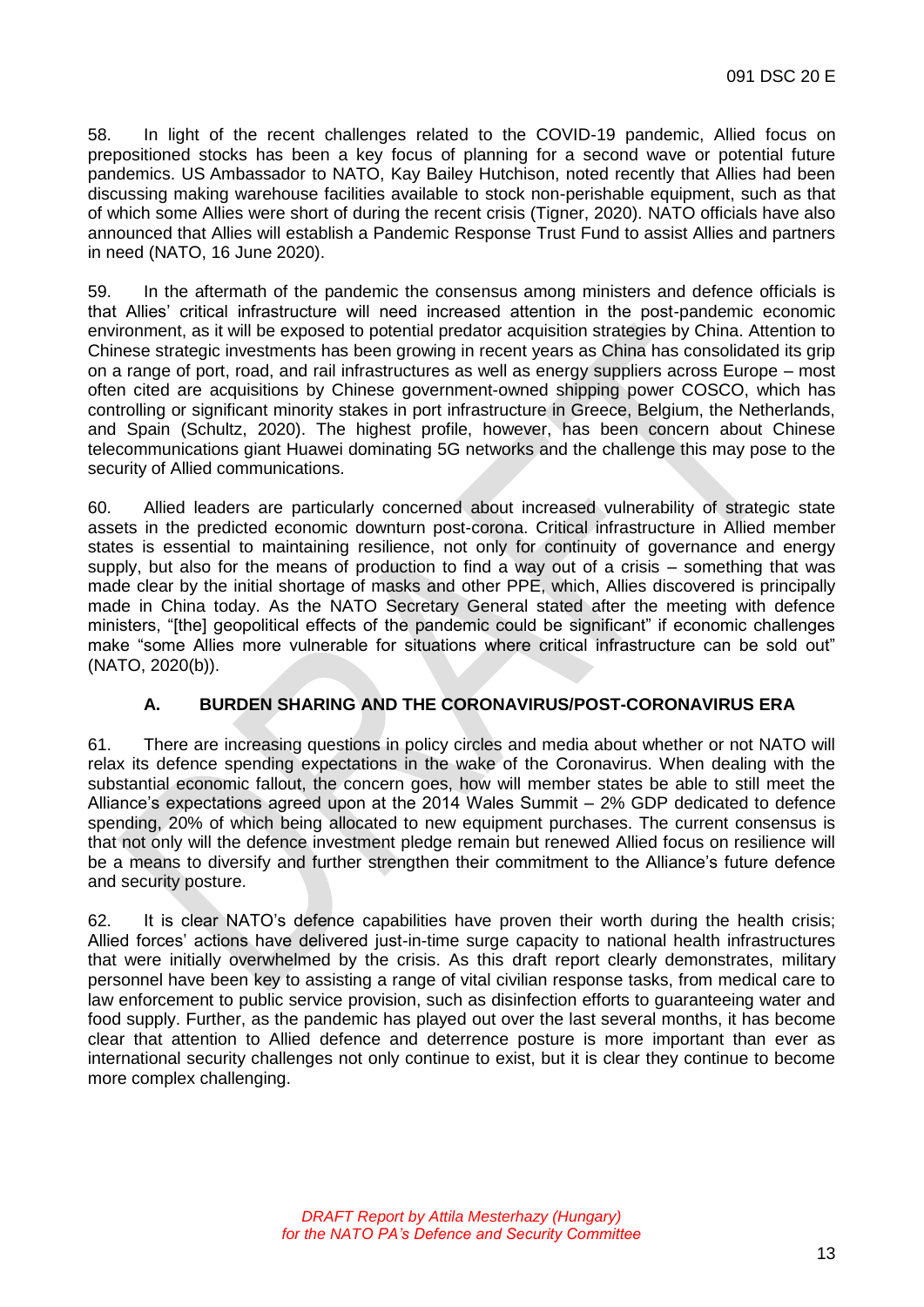#### **B. INTERNATIONAL DEFENCE AND SECURITY CHALLENGES CONTINUE DESPITE THE PANDEMIC**

<span id="page-15-0"></span>63. In the months since the outbreak of the pandemic, great power security competition has continued. China and Russia have been probing in regions across the world to test limits and attempt to expand their interests. Iran and North Korea have increased activities related to their nuclear programmes, and non-state armed groups continue to sow unrest with their violent terrorist tactics in places like Afghanistan, across the Middle East and the Sahel.

64. Russia has used the time to test NATO forces readiness on multiple occasions, and to demonstrate new conventional and hybrid capabilities. Russia has conducted large-scale snap exercises, and continued with air, land, and sea brinkmanship with its forces along NATO's eastern flank and beyond.

65. NATO's air policing mission in the Baltic Sea witnessed a noticeable uptick in the number of scrambles necessary to observe questionable Russian flight patterns near NATO air space. For example, in the Baltic in April, Polish and Danish jets had to escort Russian T-160 bombers, while the Belgian Air Force, on multiple occasions, intercepted several different Russian fighter jets close to US Naval vessels. NATO jets were forced to intercept Russian jets three times between 28--29 April alone (Peterson, 2020). Reckless flying by Russian military aircraft has also had to be monitored in the Mediterranean and Black Seas (Sanger, et. al, 2 June 2020).

66. In a demonstration of its new capabilities, Russia also tested an anti-satellite weapon system. The test of the direct-ascent anti-satellite missile followed the on-orbit test maneuvers of two Russian satellites exhibiting space weaponry characteristics, according to experts (Gohd, 2020). Russia's new space assets and testing is clearly a signal to the NATO Allies that Moscow is capable of disrupting vital communication systems, such as GPS or Galileo, which are essential not only for military forces ability to operate, but also vital for everyday functioning of basic economic and civilian needs.

67. Russia also continues to interfere in the Syrian civil war and is decidedly increasing its efforts to help the offensive of Libya's eastern-based military leader Khalifa Haftar against Tripoli. It was reported in early May that Russia was working with Syrian President Bashar al-Assad to transfer militia fighters and equipment from the Syrian battlespace to Libya (Pamuk, 2020). A UN report confirmed that between 800 to 1,200 Russian mercenaries from the Wagner Group are supporting Haftar's ranks (RFE/RL, 8 May 2020). At the end of May, Russia sent an additional 14 fighter jets to Hafter's operation (Sanger, et. al, 2020).

68. All of these challenges and many more, underscore the importance of maintaining focus on defence and deterrence, as, despite the coronavirus crisis, other problems do not just go away.

#### <span id="page-15-1"></span>**VIII. INTERIM CONCLUSIONS FOR NATO PARLIAMENTARIANS**

69. The COVID-19 pandemic is clearly a significant shock to the international system. Management of the epidemiology of the disease will have profound long-term economic, political, and security consequences. Efforts to mitigate the impact of the disease and to find the means for its ultimate defeat are crucial and require a global effort. NATO Allies and their partners are working together tirelessly to rise to this unprecedented challenge.

70. As demonstrated in this draft report, Allies have stepped up to the challenge of the coronavirus pandemic. Allied forces have been crucial force multipliers to the heroic civilian efforts to stop the spread of the virus and mitigate its impact. Established practices and well-honed logistical networks are allowing for the rapid movement of necessary medical equipment and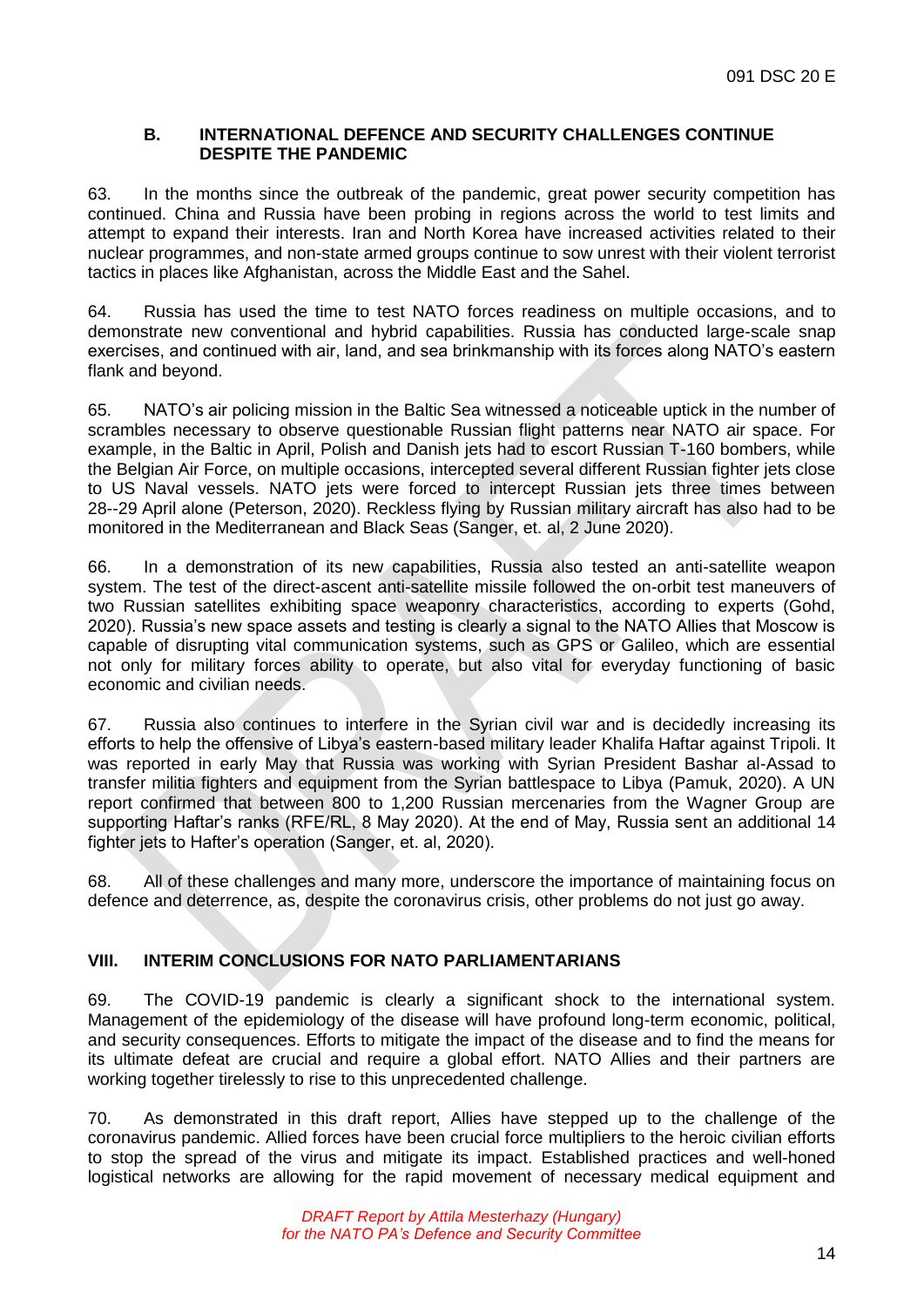personnel when and where needed. Allied forces are performing a range of vital tasks from assistance with law enforcement and border control to disinfection efforts to assisting with patient care and offloading.

71. Allied response to the COVID-19 pandemic demonstrates NATO's ability for dynamic response in a crisis. Crisis response is one of NATO's three core tasks, along with collective defence and cooperative security. Recent Alliance adaptation, increased investments, and decades of critical experience allow for NATO Allies to deliver on all three simultaneously – the current focus on crisis response does not diminish the Alliance's ability to deliver on its collective defence responsibilities.

72. In addition to Allied forces' superlative crisis response, they remain focused on the myriad missions, operations and tasks. The Alliance is fit for purpose for the challenges of today and is constantly innovating to adapt to those of tomorrow. Still, there are plenty of initial lessons learned from the early months of the crisis.

73. **Allies must work together to project the strength of our democratic systems as the most effective means of meeting our population's interests.** Continuing to strengthen Allied democracies is fundamental to the functioning of the Alliance. Not only is democracy a founding idea of the Alliance, written into the preamble of the Washington Treaty, but it also has imbued the spirit of the Alliance's work for over 70 years now. Strong, democratic Allies are also vital for the future, as the 21<sup>st</sup> century's great power rivalries will be about championing divergent governance models as a way of determining future norms of cooperation and action – the authoritarian, stateled capitalist models of Beijing and Moscow have clearly decided to pit their systems against the Western model of democracy, which supports freedom of the individual, trade, and the open exchange of ideas.

74. **Increased self-sufficiency is necessary going forward, not only for individual Allies but among Allies** – inter-Allied efforts can significantly reduce dependence on external suppliers of goods and services that may be necessary for the next crisis. Such renewed domestic attention will likely help bring in the investment necessary to help protect Allied critical infrastructure from predatory investment efforts from external actors.

75. **NATO can work harder to deepen its cooperation with the EU.** Despite getting off to a wobbly start, the EU has proven it can be an effective actor to help with response to crises that have an outsized impact on the civilian sector. The EU will be an essential partner with NATO on military mobility; its investment efforts to build new, modern infrastructure and align bureaucratic policies across the union will be vital to the movement of Allied forces across Europe.

76. **NATO must to find a way to be more effective in the information space to counter disinformation campaigns.** The increasing number of communication platforms are being ruthlessly exploited to send a wash of messages to confuse the truth on any given issue these days. The pandemic has seen disinformation campaigns go into overdrive. A key goal of truth dislocation by Moscow and Beijing is to undermine Allied interests and unity of purpose and understanding. Allies must not let this happen.

77. **Burden sharing remains a priority and defence investments must remain on the same upward trajectory.** This pandemic is demonstrating the diverse function set of military forces – they have been critical to effective response by Allied governments at home and among Allies and partners. At the same time, international security challenges have not diminished in the slightest; they even have likely amplified as competitors have been probing Allied readiness. This underscores the importance of continued investment in modern forces capable of maintaining a credible and effective defence and deterrence posture for all Allies.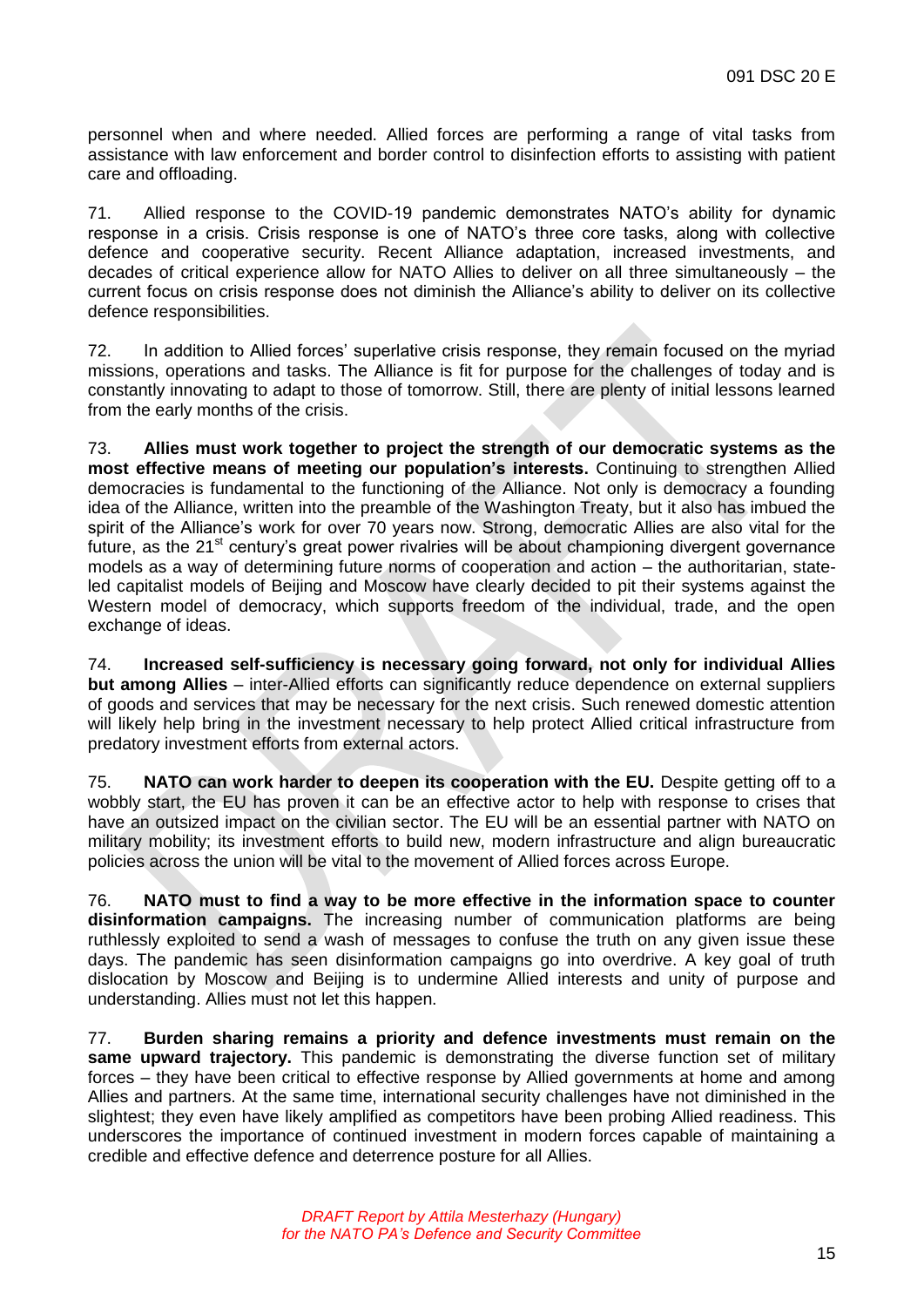78. Allies have been making considerable progress at reaching the Wales Defense Investment pledge – nine Allies are now investing 2% or more of their GDP on defence; and real growth in defence investment has increased for five years straight. This momentum must be maintained: collective security certainly does not come for free.

79. **Finally, the NATO PA should support and invest in the Secretary General's refection group which will look into the ways and means for the Alliance to expand its political role.** Heretofore the Alliance has always been perceived as a small p big M political-military Alliance, this crisis has underscored the Alliance's key political role to play. In March, the Secretary General appointed 10 experts to support this work – the group will consider recommendations to reinforce Alliance unity, increase political consultation and coordination between Allies, and to strengthen NATO's political footprint.

80. The NATO Secretary General made it clear during the Joint Committee Meetings this past February that the NATO PA is a key stakeholder in this process. All NATO PA members should work to help shape and strengthen the NATO PA contribution to this process.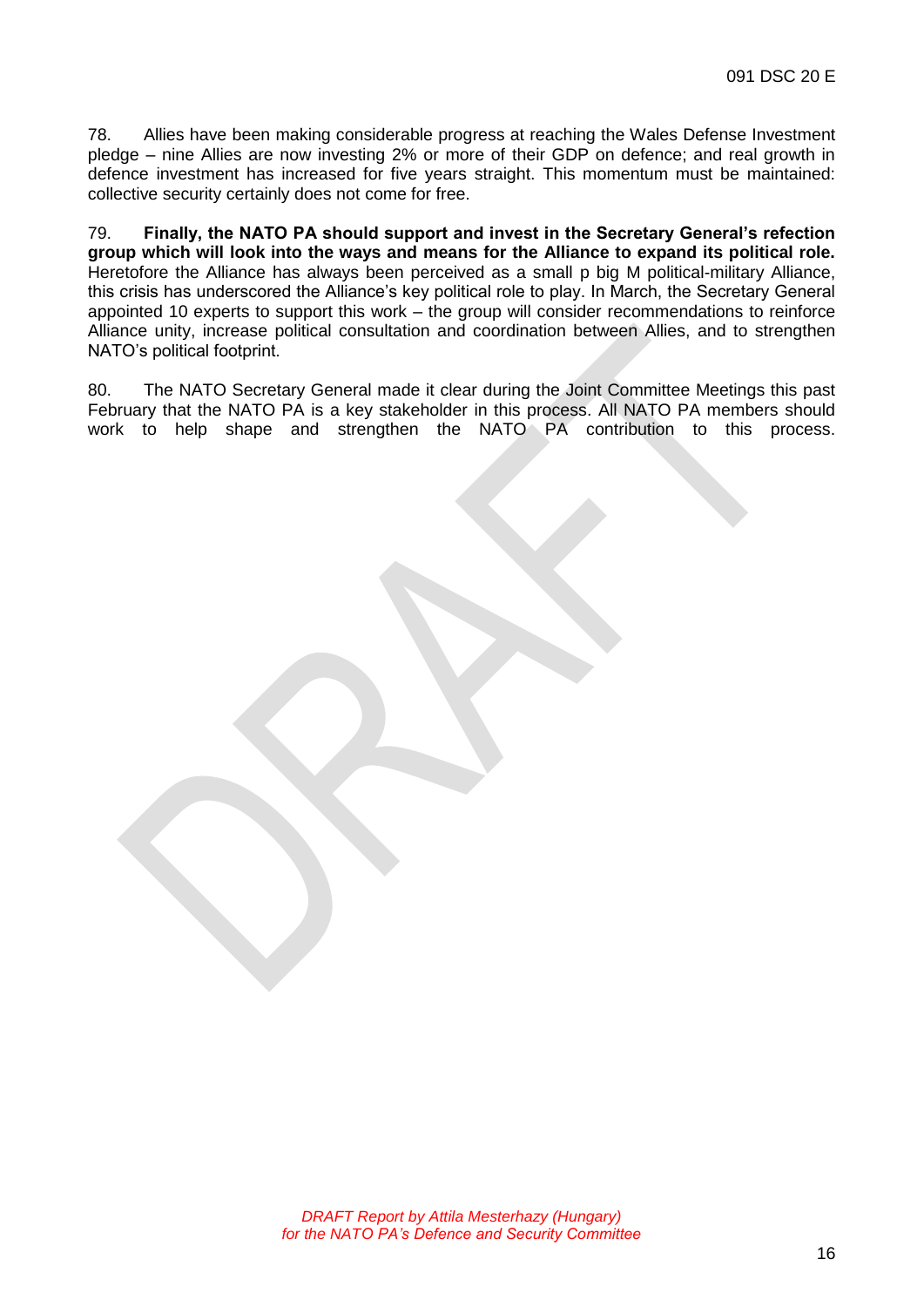#### **BIBLIOGRAPHY**

- <span id="page-18-0"></span>Air Force Technology, "NATO Troops to Increase COVID-19 Testing Capacity in Afghanistan," 27 May 2020. [https://www.airforce-technology.com/news/nato-troops-covid-19-testing](https://www.airforce-technology.com/news/nato-troops-covid-19-testing-capacity-afghanistan/)[capacity-afghanistan/](https://www.airforce-technology.com/news/nato-troops-covid-19-testing-capacity-afghanistan/)
- Boulegue, Mathieu, "How is the Russian Military Responding to COVID-19?" War on the Rocks, 4 May 2020. [https://warontherocks.com/2020/05/how-is-the-russian-military-responding-to](https://warontherocks.com/2020/05/how-is-the-russian-military-responding-to-covid-19/)[covid-19/](https://warontherocks.com/2020/05/how-is-the-russian-military-responding-to-covid-19/)
- Brattberg, Erik and Philippe Le Corre, "No, COVID-19 Isn't Turning Europe Pro-China (Yet)," The Diplomat (published by the Carnegie Endowment for International Peace), 15 April 2020.
- Braw, Elisabeth, "No Military Has Done More for Corona-Stricken Allies Than Germany," Defense One, 16 April 2020. [https://www.defenseone.com/ideas/2020/04/no-military-has-done](https://www.defenseone.com/ideas/2020/04/no-military-has-done-more-corona-stricken-allies-germanys/164671/)[more-corona-stricken-allies-germanys/164671/](https://www.defenseone.com/ideas/2020/04/no-military-has-done-more-corona-stricken-allies-germanys/164671/)
- Brzozowski, Alexandra, "Defence and Security Win Battle but Not War, in EU Budget Plans," *Euractiv*, 27 May 2020.
- Burn-Murdoch, John, Henry Foy, "Russia's Covid Death Toll Could be 70 Per Cent Higher Than Official Figure," *The Financial Times*, 11 May 2020.
- De Cuia, Chiara, "How Italy is Handling the Coronavirus" *Lawfare blog*, 6 March 2020. <https://www.lawfareblog.com/how-italy-handling-coronavirus>

Economist, "Armies are Mobilising Against the Coronavirus," 23 March 2020.

- "Where Did the Novel Coronavirus Come From?" 2 May 2020 edition. [https://www.economist.com/leaders/2020/05/02/where-did-the-novel-coronavirus-come](https://www.economist.com/leaders/2020/05/02/where-did-the-novel-coronavirus-come-from)[from](https://www.economist.com/leaders/2020/05/02/where-did-the-novel-coronavirus-come-from)
- Erlanger, Steven, "Global Backlash Builds Against China Over Coronavirus," *The New York Times*, 3 May 2020. [https://www.nytimes.com/2020/05/03/world/europe/backlash-china](https://www.nytimes.com/2020/05/03/world/europe/backlash-china-coronavirus.html)[coronavirus.html](https://www.nytimes.com/2020/05/03/world/europe/backlash-china-coronavirus.html)

European Commission,

- "EU Response to the Coronavirus Pandemic in the Western Balkans," Infographic, 2020. <https://www.consilium.europa.eu/en/infographics/economic-support-to-western-balkans/>
- "Europe's Moment: Repair and Prepare for the Next Generation," Press Release, 27 May 2020, [https://ec.europa.eu/commission/presscorner/detail/en/ip\\_20\\_940](https://ec.europa.eu/commission/presscorner/detail/en/ip_20_940)
- "Coronavirus Global Response: European Commission Pledges 300 Million to Gavi," Press Release, 4 June 2020.
	- [https://ec.europa.eu/commission/presscorner/detail/en/IP\\_20\\_989](https://ec.europa.eu/commission/presscorner/detail/en/IP_20_989)
- Goble, Paul, "Moscow Using Pandemic to Shore Up Alliance with Serbia Against NATO and China," Eurasia Daily Monitor, Jamestown Foundation, 14 April 2020, [https://jamestown.org/program/moscow-using-pandemic-to-shore-up-alliance-with-serbia](https://jamestown.org/program/moscow-using-pandemic-to-shore-up-alliance-with-serbia-against-nato-and-china/)[against-nato-and-china/](https://jamestown.org/program/moscow-using-pandemic-to-shore-up-alliance-with-serbia-against-nato-and-china/)
- Gohd, Chelsea, "Russia Tests Anti-Satellite Missile and the US Space Force is Not Happy," *Space.com*, 16 April 2020. [https://www.space.com/russia-anti-satellite-missile-test-](https://www.space.com/russia-anti-satellite-missile-test-2020.html)[2020.html](https://www.space.com/russia-anti-satellite-missile-test-2020.html)
- Hernandez, Javier and Austin Ramzy, "China Confirms New Coronavirus Spreads From Humans to Humans," The New York Times, 20 January 2020. <https://www.nytimes.com/2020/01/20/world/asia/coronavirus-china-symptoms.html>
- Infodefensa, "Operation Balmis: 11,000 Interventions in 1,200 Locations in Spain," 13 April 2020. [https://www.infodefensa.com/es/2020/04/13/noticia-operacion-balmis-11000](https://www.infodefensa.com/es/2020/04/13/noticia-operacion-balmis-11000-intervenciones-localidades-espana.html) [intervenciones-localidades-espana.html](https://www.infodefensa.com/es/2020/04/13/noticia-operacion-balmis-11000-intervenciones-localidades-espana.html)
- LRT, "Provocation Against NATO in Lithuania Failed, Says NATO Chief," 29 April 2020. [https://www.lrt.lt/en/news-in-english/19/1168595/provocation-against-nato-in-lithuania](https://www.lrt.lt/en/news-in-english/19/1168595/provocation-against-nato-in-lithuania-failed-says-nato-chief)[failed-says-nato-chief](https://www.lrt.lt/en/news-in-english/19/1168595/provocation-against-nato-in-lithuania-failed-says-nato-chief)
- Ministère des armées, France, Opération Résilience, [https://www.defense.gouv.fr/operations/france/operation-resilience/dossier-de](https://www.defense.gouv.fr/operations/france/operation-resilience/dossier-de-reference/operation-resilience)[reference/operation-resilience,](https://www.defense.gouv.fr/operations/france/operation-resilience/dossier-de-reference/operation-resilience) 27 April 2020
- Moscow Times, "400 Russian Cadets Infected with Coronavirus After Moscow V-Day Rehearsals Proeckt," 11 May 2020. [https://www.themoscowtimes.com/2020/05/11/400-russian-cadets](https://www.themoscowtimes.com/2020/05/11/400-russian-cadets-infected-with-coronavirus-after-moscow-v-day-rehearsals-proekt-a70238)[infected-with-coronavirus-after-moscow-v-day-rehearsals-proekt-a70238](https://www.themoscowtimes.com/2020/05/11/400-russian-cadets-infected-with-coronavirus-after-moscow-v-day-rehearsals-proekt-a70238)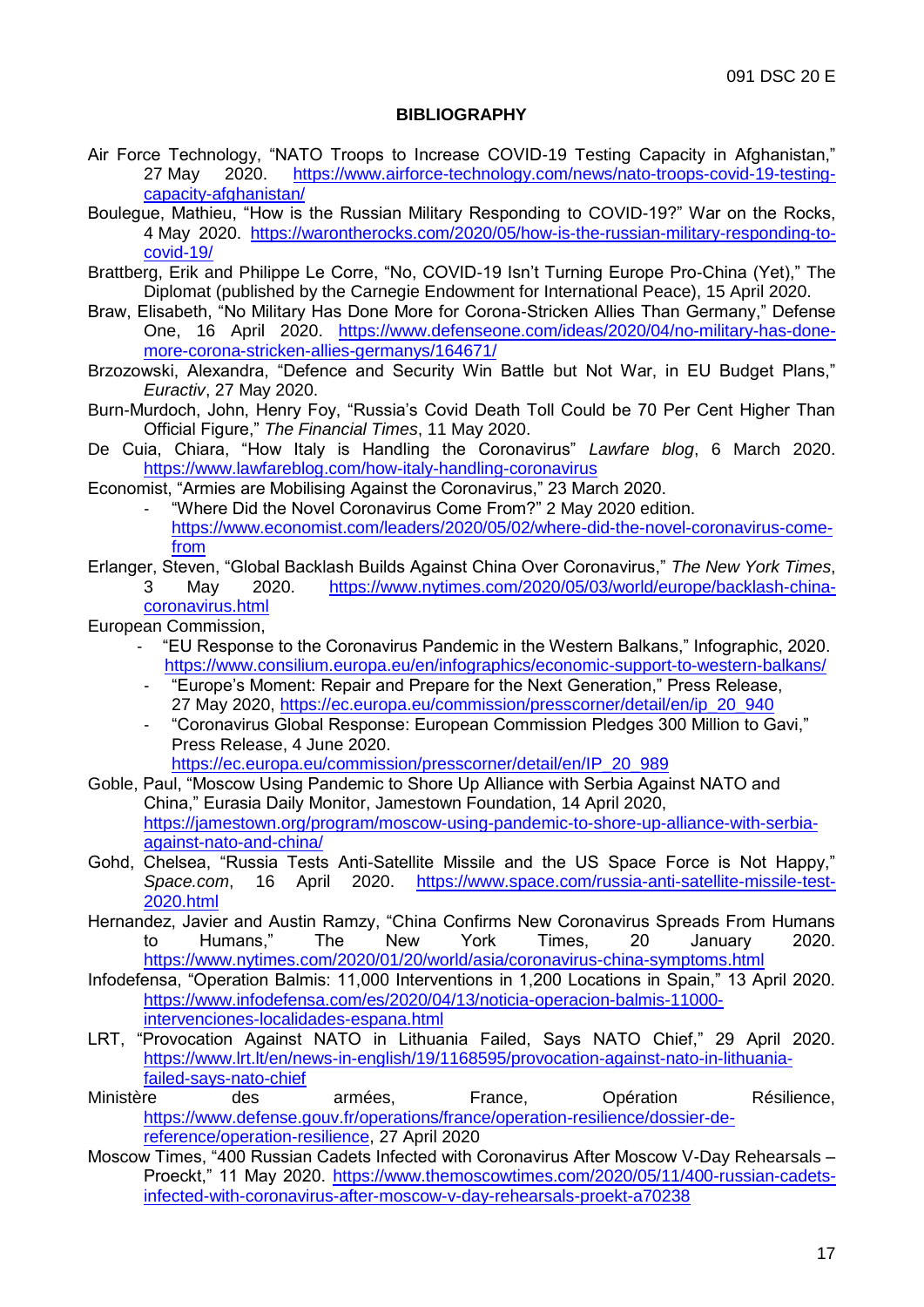NATO,

- *The North Atlantic Treaty*, Washington D.C. 4 April 1949, (page updated: 10 April 2019). [https://www.nato.int/cps/en/natolive/official\\_texts\\_17120.htm](https://www.nato.int/cps/en/natolive/official_texts_17120.htm)
- "Pre-Ministerial Press Conference by NATO Secretary General Jens Stoltenberg," 1 April 2020.
	- [https://www.nato.int/cps/en/natohq/opinions\\_174770.htm?selectedLocale=ru](https://www.nato.int/cps/en/natohq/opinions_174770.htm?selectedLocale=ru)
- NATO Factsheet: "Russia's Top Five Myths About NATO & COVID-19," April 2020. [https://www.nato.int/nato\\_static\\_fl2014/assets/pdf/2020/4/pdf/2004-Factsheet-Russia-](https://www.nato.int/nato_static_fl2014/assets/pdf/2020/4/pdf/2004-Factsheet-Russia-Myths-COVID-19_en.pdf)[Myths-COVID-19\\_en.pdf](https://www.nato.int/nato_static_fl2014/assets/pdf/2020/4/pdf/2004-Factsheet-Russia-Myths-COVID-19_en.pdf)
- "NATO Defence Ministers Agree to Next Steps in Fight Against Coronavirus," 15 April 2020 (a). [https://www.nato.int/cps/en/natohq/news\\_175133.htm](https://www.nato.int/cps/en/natohq/news_175133.htm)
- "Press Conference by NATO Secretary General Jens Stoltenberg Following Virtual Meeting of the North Atlantic Council in Defence Ministers' session," 15 April 2020 (b). [https://www.nato.int/cps/en/natohq/opinions\\_175087.htm](https://www.nato.int/cps/en/natohq/opinions_175087.htm)
- "Coronavirus Response: Slovenian Military Medical Unit Supports EUFOR with Preventive Testing," 28 April 2020.
- https://www.nato.int/cps/en/natohq/news\_175510.htm
- "NATO's Response to the COVID-19 Pandemic" 25 May 2020. [https://www.nato.int/nato\\_static\\_fl2014/assets/pdf/2020/5/pdf/200525-factsheet-COVID-](https://www.nato.int/nato_static_fl2014/assets/pdf/2020/5/pdf/200525-factsheet-COVID-19_en.pdf)[19\\_en.pdf](https://www.nato.int/nato_static_fl2014/assets/pdf/2020/5/pdf/200525-factsheet-COVID-19_en.pdf)
- "Press Conference by NATO Secretary General Jens Stoltenberg Ahead of the Meetings of NATO Defence Ministers," 16 June 2020. [https://www.nato.int/cps/en/natohq/opinions\\_176480.htm](https://www.nato.int/cps/en/natohq/opinions_176480.htm)
- NATO PA, DSCFC visit to China, 10-14 June 2019, Mission Report, 2019 [https://www.nato-pa.int/document/2019-dscfc-mission-report-china-10-14-june-2019-227](https://www.nato-pa.int/document/2019-dscfc-mission-report-china-10-14-june-2019-227-dscfc-19-e) [dscfc-19-e](https://www.nato-pa.int/document/2019-dscfc-mission-report-china-10-14-june-2019-227-dscfc-19-e)
- Nouwens, Meia, "China's Armed Forces and the Impact of COVID-19," Military Balance Blog, IISS, 7 May 2020. [https://www.iiss.org/blogs/military-balance/2020/05/china-armed-forces-covid-](https://www.iiss.org/blogs/military-balance/2020/05/china-armed-forces-covid-19-pla)[19-pla](https://www.iiss.org/blogs/military-balance/2020/05/china-armed-forces-covid-19-pla)
- Paris, Costas, "Two Navy Ships Steam to New York and Los Angeles to Help with Pandemic," Wall Street Journal, 29 March 2020. [https://www.wsj.com/articles/two-navy-ships-steam-to-new](https://www.wsj.com/articles/two-navy-ships-steam-to-new-york-and-los-angeles-to-help-with-pandemic-11585488166)[york-and-los-angeles-to-help-with-pandemic-11585488166](https://www.wsj.com/articles/two-navy-ships-steam-to-new-york-and-los-angeles-to-help-with-pandemic-11585488166)
- Pamuk, Humeyra, "U.S. Says Russia is Working with Syria's Assad to Move Militia to Libya," Reuters, 7 May 2020. [https://www.reuters.com/article/us-libya-security-usa-syria/u](https://www.reuters.com/article/us-libya-security-usa-syria/u-s-says-russia-is-working-with-syrias-assad-to-move-militia-to-libya-idUSKBN22J301)[s-says-russia-is-working-with-syrias-assad-to-move-militia-to-libya-idUSKBN22J301](https://www.reuters.com/article/us-libya-security-usa-syria/u-s-says-russia-is-working-with-syrias-assad-to-move-militia-to-libya-idUSKBN22J301)
- Peel, Michael et. al., "Countries Reject China Pandemic Product Batches," The Financial Times, 29 March 2020.<https://www.ft.com/content/f3435779-a706-45c7-a7e2-43efbdd7777b>
- Peterson, Nolan, "In Europe, Russian Military Aggression Proves Immune to the Pandemic," The Daily Signal, 8 May 2020. [https://www.dailysignal.com/2020/05/08/in-europe](https://www.dailysignal.com/2020/05/08/in-europe-russian-military-aggression-proves-immune-to-the-pandemic/)[russian-military-aggression-proves-immune-to-the-pandemic/](https://www.dailysignal.com/2020/05/08/in-europe-russian-military-aggression-proves-immune-to-the-pandemic/)
- RFE/RL, "U.S. Accuses Russia of Inflaming Libya Conflict, Sending Syrian Fighters," 8 May 2020. <https://www.rferl.org/a/russia-syria-libya-vagner-us/30600353.html>
- Roepke, Wolf-Diether and Hasit Thankey, "Resilience: The First Line of Defence," NATO Review, 27 February 2019. [https://www.nato.int/docu/review/articles/2019/02/27/resilience-the-first](https://www.nato.int/docu/review/articles/2019/02/27/resilience-the-first-line-of-defence/index.html)[line-of-defence/index.html](https://www.nato.int/docu/review/articles/2019/02/27/resilience-the-first-line-of-defence/index.html)
- Sanger, David, Eric Schmitt and Edward Wong, "As Virus Toll Preoccupies U.S., Rivals Test Limits<br>of American Power," The New York Times, 1 June 2020. of American Power," The New York Times, 1 June 2020. [https://www.nytimes.com/2020/06/01/us/politics/coronavirus-global-competition-russia](https://www.nytimes.com/2020/06/01/us/politics/coronavirus-global-competition-russia-china-iran-north-korea.html?searchResultPosition=27)[china-iran-north-korea.html?searchResultPosition=27](https://www.nytimes.com/2020/06/01/us/politics/coronavirus-global-competition-russia-china-iran-north-korea.html?searchResultPosition=27)
- Schmidt, Nadine, "Germany Mobilizes 15,000 Soldiers to Support Coronavirus Effort," CNN, 2 April 2020. [https://edition.cnn.com/world/live-news/coronavirus-pandemic-04-02-20](https://edition.cnn.com/world/live-news/coronavirus-pandemic-04-02-20-intl/h_1de3dc3db5c22ba0ba8a69768c532f5d) [intl/h\\_1de3dc3db5c22ba0ba8a69768c532f5d](https://edition.cnn.com/world/live-news/coronavirus-pandemic-04-02-20-intl/h_1de3dc3db5c22ba0ba8a69768c532f5d)

Schultz, Teri, "NATO Warns Allies to Block China Buying Spree," *Deutsche Welle*, 17 April 2020.

Sprenger, Sebastian, "Pentagon's European Exercise Campaign Resumes with US-Polish Drill." *DefenseNews*, 13 May 2020.

[https://www.defensenews.com/global/europe/2020/05/13/pentagons-european-exercise](https://www.defensenews.com/global/europe/2020/05/13/pentagons-european-exercise-campaign-resumes-with-us-polish-drill/)[campaign-resumes-with-us-polish-drill/](https://www.defensenews.com/global/europe/2020/05/13/pentagons-european-exercise-campaign-resumes-with-us-polish-drill/)